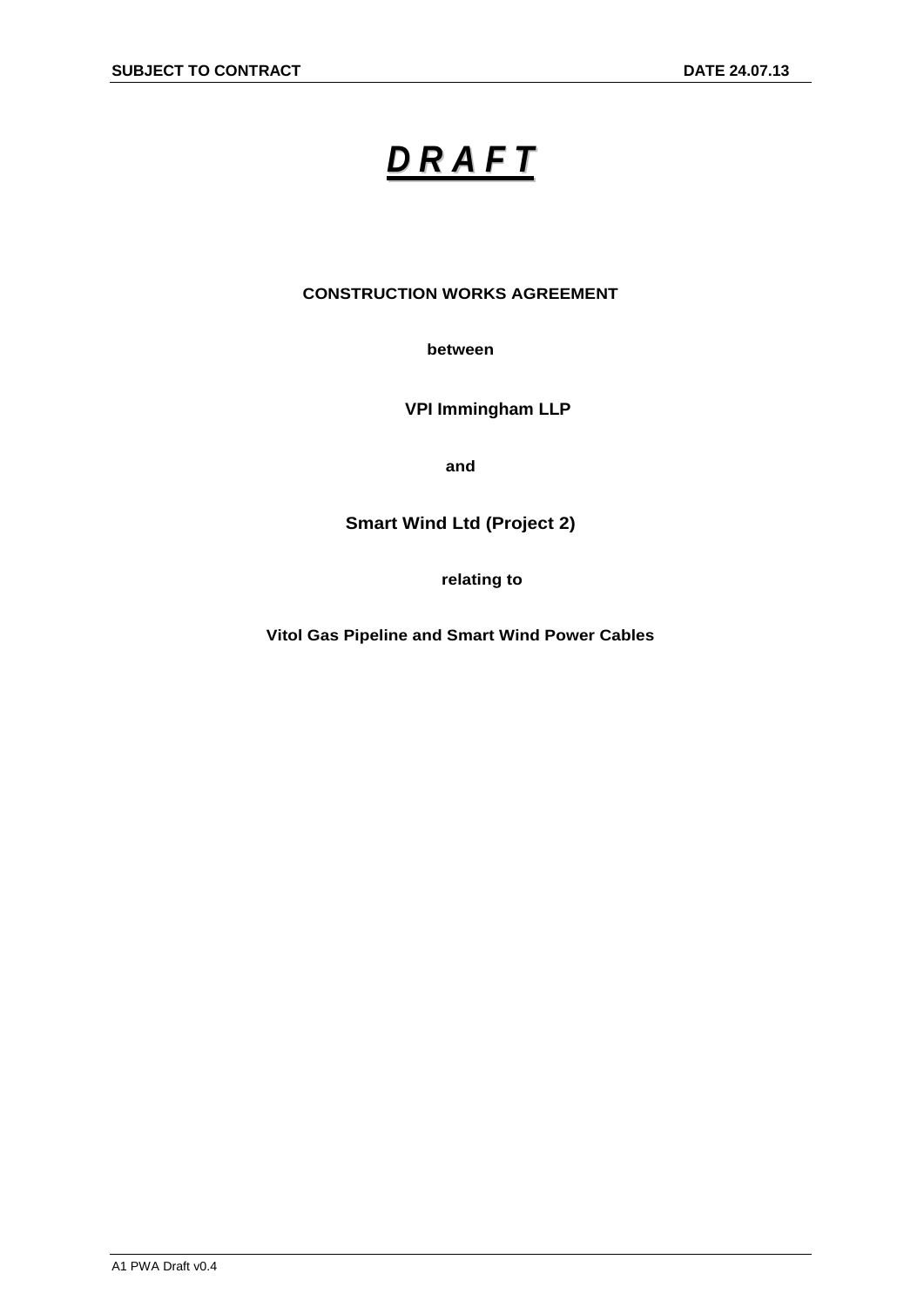# **INDEX**

| <b>CLAUSE</b> |                                                                | PAGE NO. |
|---------------|----------------------------------------------------------------|----------|
| 1.            |                                                                |          |
| 2.            |                                                                |          |
| 3.            |                                                                |          |
| 4.            | <b>COMPANY INFORMATION, REPRESENTATIONS, WARRANTIES AND</b>    |          |
| 5.            |                                                                |          |
| 6             | <b>OBLIGATIONS OF CONTRACTOR COSTAIN &amp; HIGHWAYS AGENCY</b> |          |
| 7.            |                                                                |          |
| 8             |                                                                |          |
| 9.            |                                                                |          |
| 10.           |                                                                |          |
| 11.           |                                                                |          |
| 12.           |                                                                |          |
| 13.           |                                                                |          |
|               |                                                                |          |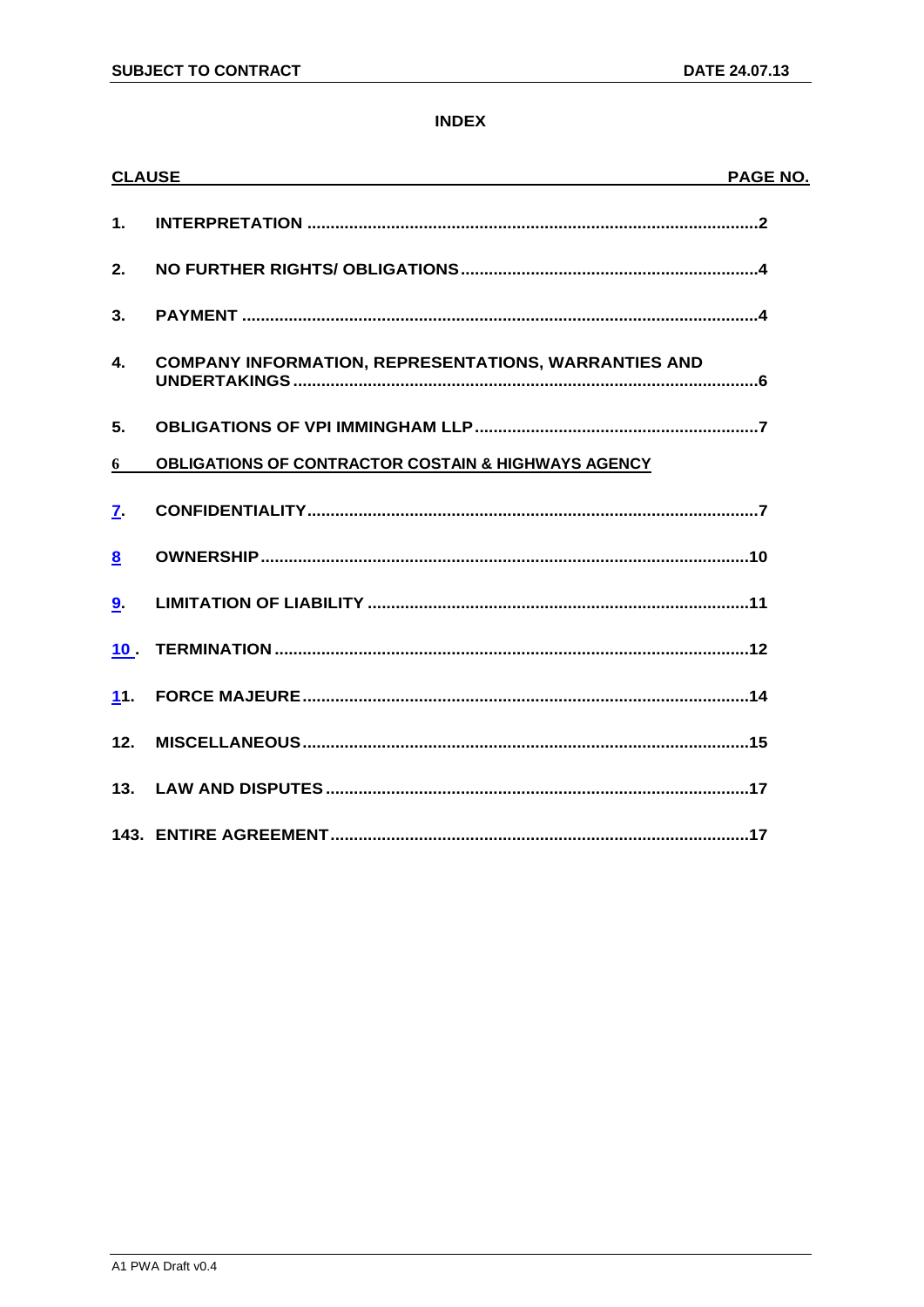#### **THIS AGREEMENT** is made on the day of 2013

- **BETWEEN:**(1) **VPI Immingham CHP LLP, a limited liability partnership registered and incorporated in accordance with the laws of England and Wales under number OC300980 having its** registered office is at Belgrave House, 6<sup>th</sup> Floor, 76 Buckingham Palace Road, London SW1W 9QT
- (2) **Smart Wind Ltd** whose address is 11th Floor, 140 London Wall, London EC2Y 5DN (the Smart Wind Ltd) and/or its contractor (##### insert address) and their Subcontractors .**WHEREAS:**
- A. Smart Wind Ltd intends to carry out works to install:- **HV Electric Transmission Power Cables** (the "**Proposed Project**").
- B. In order to facilitate the Proposed Project, it would be necessary for Vitol Immingham CHP Ltd to protect the Main Natural Gas Feed to ICHP in accordance with the design agreed between **Smart Wind Ltd** to install additional protection to the Main Natural Gas Feed to ICHP based on the The Agreed Design between each party produced by Vitol Consultants and the Project Designer on the Gas Pipeline. (the **"Proposed Protective Works"**)
- C. To maintain progress on the Proposed Project, SMart Wind Ltd has requested, and VPI Immingham LLP has agreed, that VPI Immingham LLP shall carry out the works set out in Schedule 1 (the Construction Works) prior to undertaking any of the Proposed Diversion Works and following the design case output agree that the Contractor for the cable construction works shall install the Proposed Protective Works.
- D. SMart Wind Ltd understands and agrees that VPI Immingham LLP will at all times under this Agreement be acting as a gas transporter pursuant to the authority granted under and subject to the limitations of the Gas Act 1986 as amended and VPI Immingham LLP gas transporter's licence, and that VPI Immingham LLP requires an uninterrupted supply of gas at all times.
- E. VPI Immingham LLP agrees to undertake the Construction Works as scoped in this agreement will cover the Construction period for the Protection Works and the Costs shall also be re-emburst by the Smart Wind Ltd for the monitoring, inspection and reviews during construction.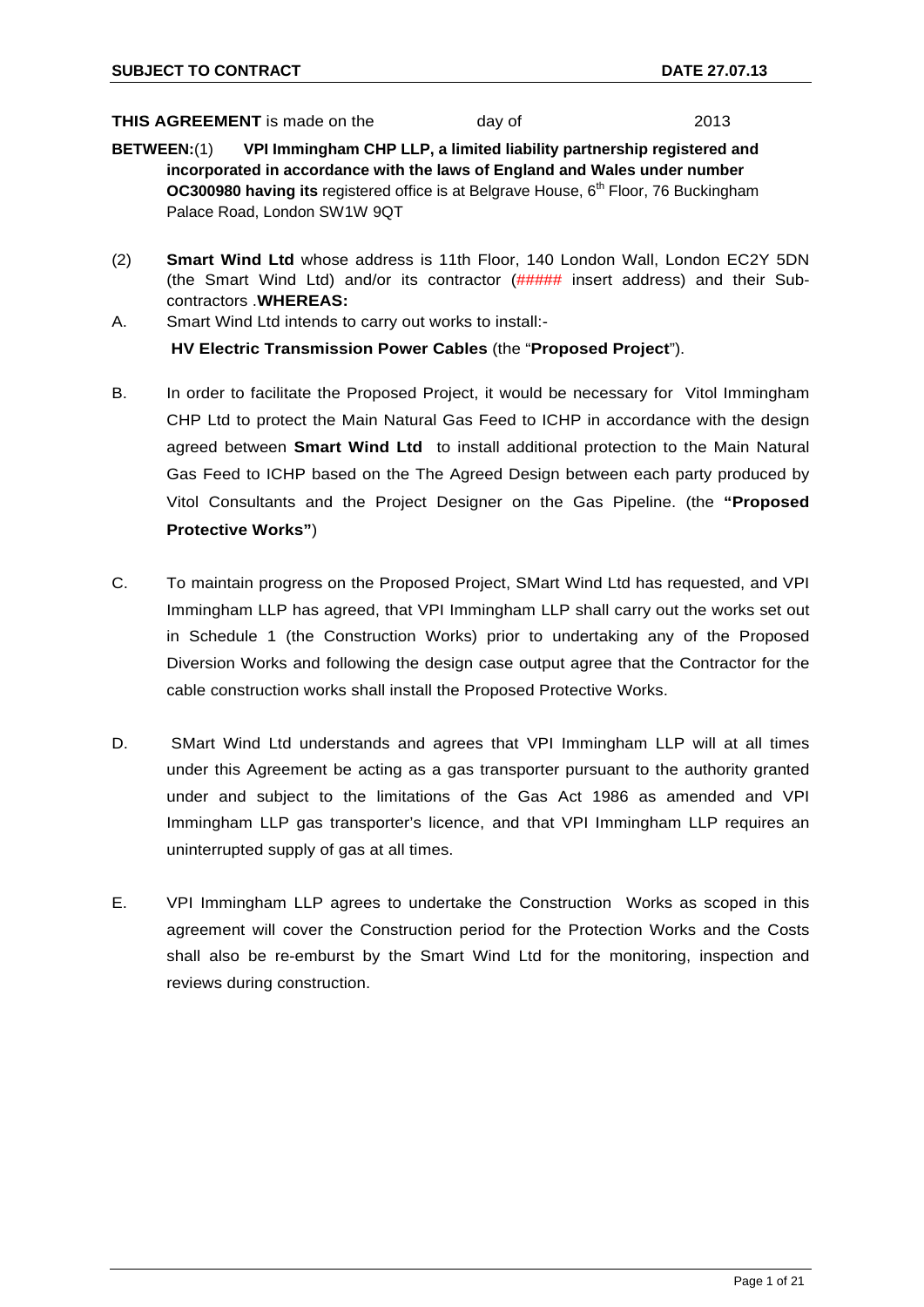#### **NOW IT IS HEREBY AGREED as follows:**

#### <span id="page-3-0"></span>**1. INTERPRETATION**

1.1 For the purposes of this Agreement, except as is otherwise provided or unless the context otherwise requires, the terms defined in this Clause shall have the following meanings:

**"Affiliate"** shall mean any of SMart Wind Ltd Departments, Agencies, or other body, individual or company working with the approval and authority of the SMart Wind Ltd or its Consultants, Contractors or other.

"**Business Day**" shall mean a day other than a Saturday or Sunday on which the clearing banks are open for the conduct of ordinary business in the City of London;

"**Completion Date**" in respect of the Construction Works shall mean the date 30 weeks from either the date of signature or the date VPI Immingham LLP receives payment of the first staged payment of the Estimated Sum in respect of the Construction Works, whichever is the later, and in respect of the Construction Works shall mean either:

(a) if the first staged payment of the Estimated Sum in respect of the Construction Works is received by VPI Immingham LLP after Construction Works Establish Laydown Areas commences, the date 36 weeks from the date VPI Immingham LLP received the payment, or

(b) if the first staged payment of the Estimated Sum in respect of the Construction Works is received by VPI Immingham LLP prior to commencement of the Construction Works.,

"**Confidential Information**" shall mean the terms of this Agreement and all commercial, financial, marketing, technical or other information, know-how, trade secrets and other information in any form or medium whether disclosed orally or in writing before or after the date of this Agreement, together with any reproductions of such information in any form or medium or any part(s) of such information;

"**Estimated Sum**" shall mean the sum of (£######) plus VAT in respect of the Construction Works

"**Force Majeure**" shall have the meaning given to it in Clause 10.1;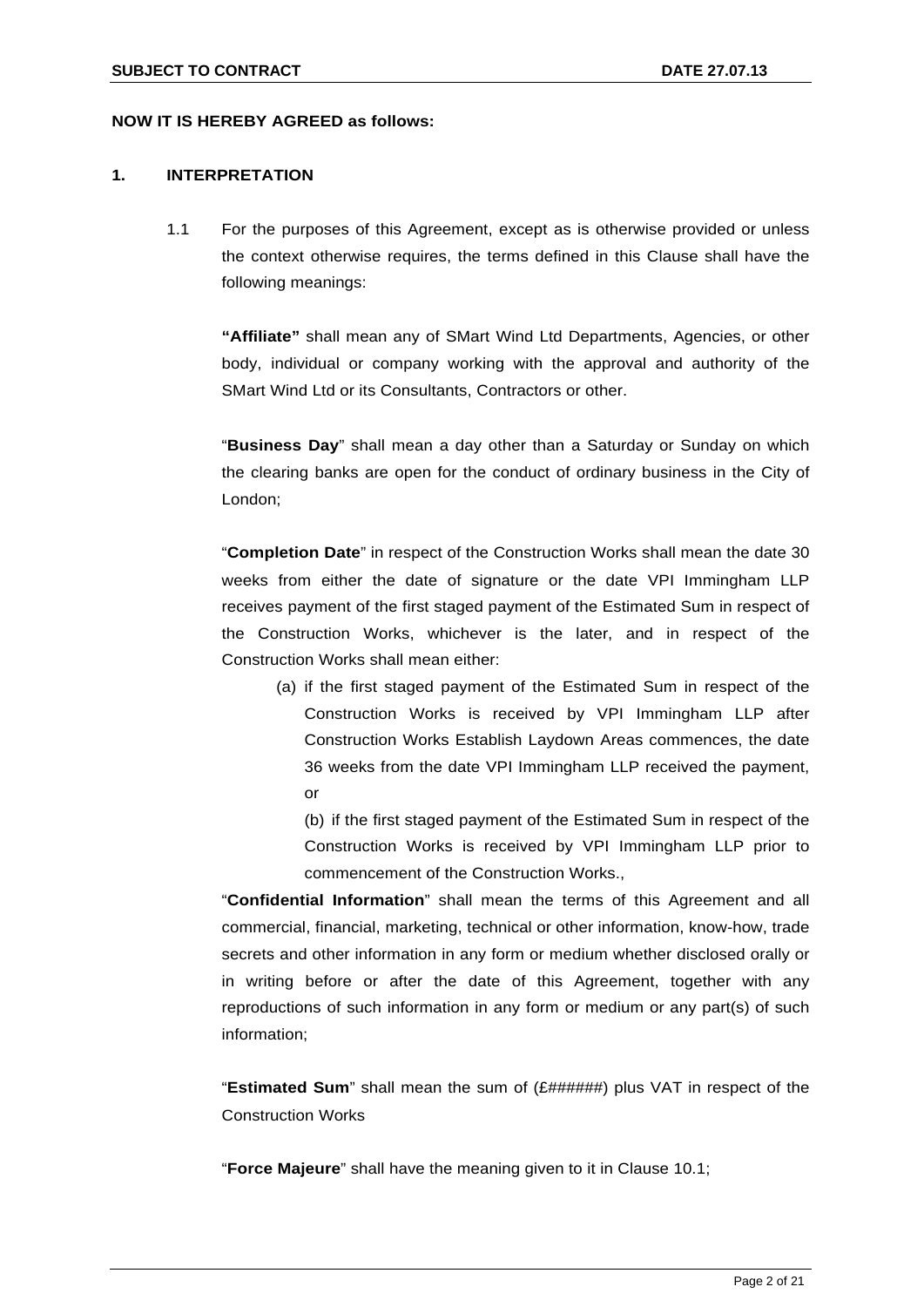"**Main Natural Gas Line**" shall have the meaning given to it at the date hereof in the NEXA;

**"NEXA"** shall mean the code for the Exit and Transportation agreement , as from time to time modified, pursuant to VPI Immingham LLP gas transporter's licence;

"**Construction Works**" shall have the meaning work to install the Cables under the Natural Gas pipeline together with the monitoring of the works by Vitol Immingham CHP LLP

"**Construction Works Price**" shall mean the sum calculated in the manner set out in Schedule 2;

"**Proposed Protective Works**" shall have the meaning As design agreed between Smart Wind Ltd and Vitol Immingham CHP LLP

"**Reasonable and Prudent Operator**" shall mean a person seeking in good faith to perform its contractual obligations, and in so doing and in the general conduct of its undertaking, exercising that degree of skill, diligence, prudence and foresight which would reasonably and ordinarily be expected from a skilled and experienced operator complying with applicable law engaged in the same type of undertaking in the same or similar circumstances and conditions, and any reference to the standard of a Reasonable and Prudent Operator shall be construed accordingly.

- 1.2 References in this Agreement to Clauses and Schedules are to the clauses of, and schedules to, this Agreement. The Schedules form part of this Agreement.
- 1.3 Any reference to statutes or statutory instruments are intended to refer to current statutes and rules as may be amended, extended or re-enacted from time to time.
- 1.4 The headings in this Agreement are for convenience only and shall not affect interpretation.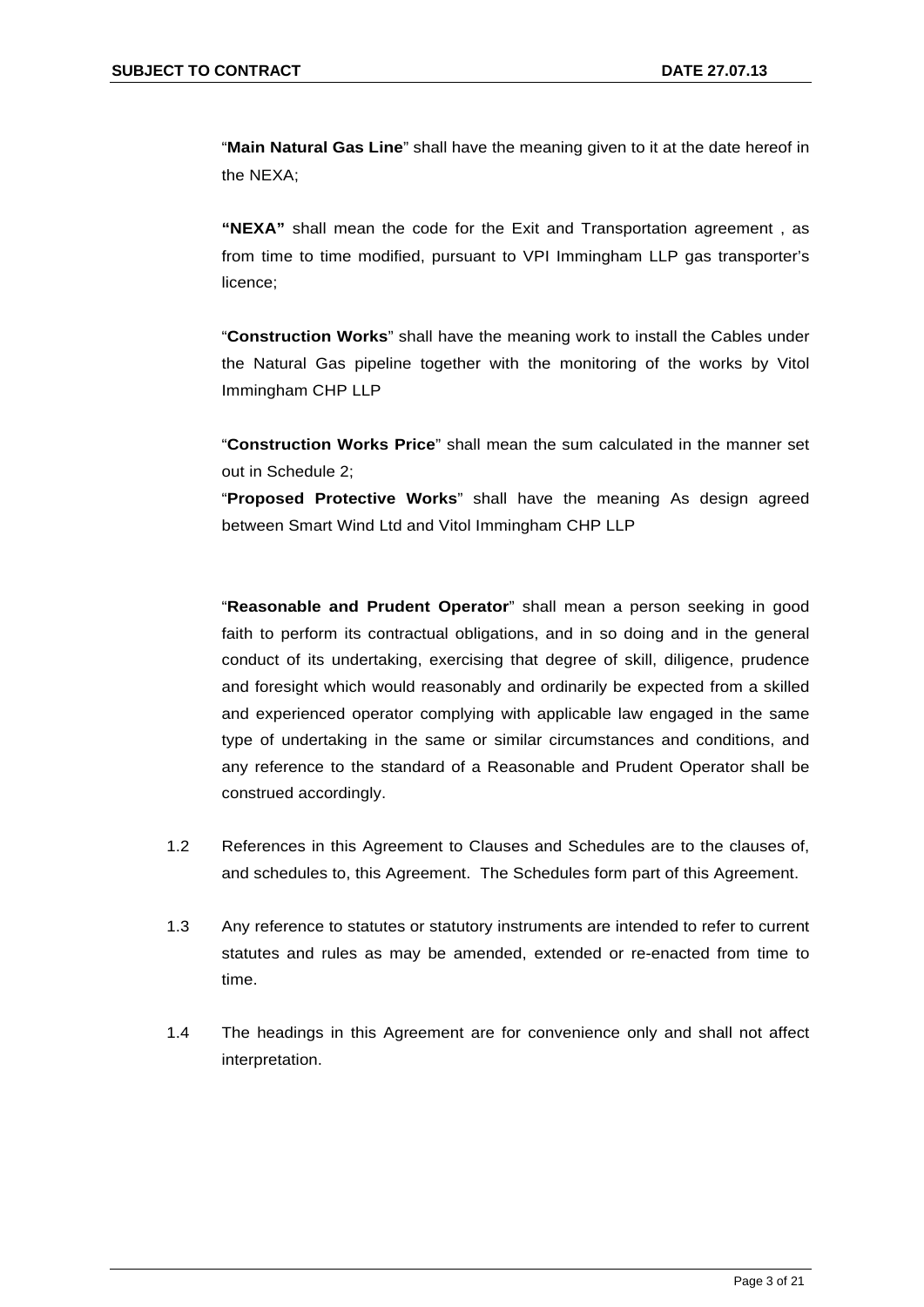#### <span id="page-5-0"></span>**2. NO FURTHER RIGHTS/ OBLIGATIONS**

2.1 VPI Immingham LLP agreement to carry out the Construction Works Supervision as provided in Clause 5.2 does not amount to any warranty, offer or commitment that it shall carry out, the Proposed Protective Works or that any pipeline or other apparatus will be constructed; and nothing in this Agreement shall impose, or be deemed to impose, any obligation on VPI Immingham LLP other than as expressly set out herein.

#### <span id="page-5-1"></span>**3. PAYMENT**

- 3.1 The Smart Wind Ltd for Transport agrees to pay the first stage payment £##,### plus VAT) of the Estimated Sum to VPI Immingham LLP in respect of the first two months of the Construction Works upon signature. The Smart Wind Ltd agrees to make further stage payments each of  $E\#4, \#4\#4$  plus VAT to VPI Immingham LLP at, eight, and twenty after signature of the agreement.
- 3.2 In respect 3 of the Construction Works, within thirty (30) calendar days of the completion of the Construction Works or the date that VPI Immingham LLP has received final invoices from all the subcontractors, VPI Immingham LLP shall submit to SMart Wind Ltd or its appointed agent in respect of the Proposed Project a statement setting out the Construction Works Price in respect of the Construction Works. Where the Construction Works Price is greater than the Estimated Sum the statement shall be accompanied by an invoice from VPI Immingham LLP in respect of the amount by which the Construction Works Price exceeds the Estimated Sum. VPI Immingham LLP shall retain and provide access to costs included in the Construction Works Price to the Smart Wind Ltd for Transport and/or its appointed agent for verification purposes. The Smart Wind Ltd for Transport shall pay VPI Immingham LLP the difference between the Estimated Sum and the actual cost of the Construction Works and any other works required to be done within the terms of the timing of the works due to delays and agreed by the Parties to be added to the scope of work within thirty (30) calendar days of the date of receipt of evidence of such actual costs.
- 3.3 In respect of phase 3 of the Construction Works, where the Works Price is less than the Estimated Sum, VPI Immingham LLP shall refund within thirty (30) calendar days of the date of the statement referred to in Clause 3.2 above or the date of receiving the Smart Wind Ltd or the Smart Wind Ltd appointed agent's relevant bank details (whichever is the later) the amount by which the Estimated Sum exceeds the Construction Works Price.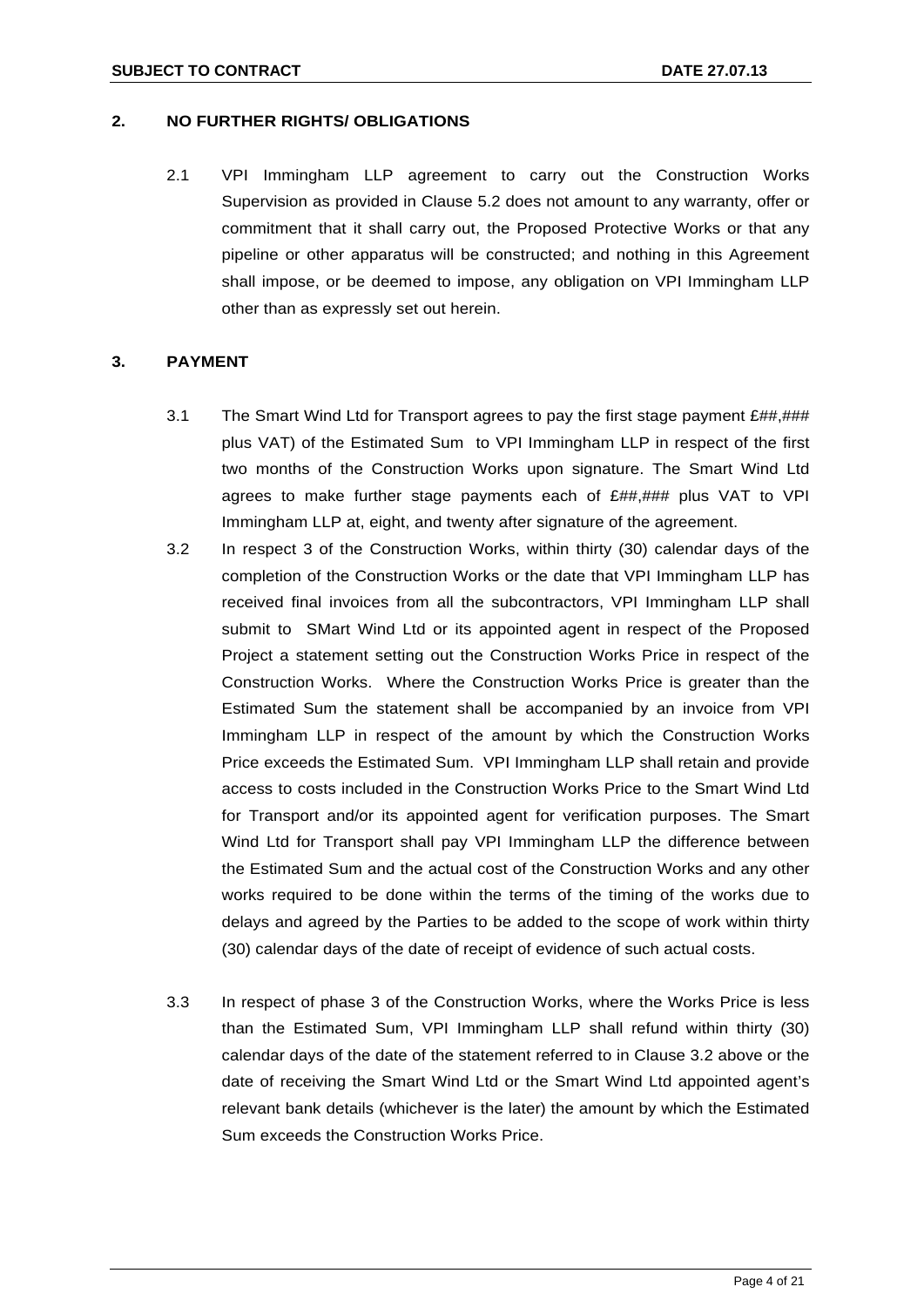- 3.4 All payments to be made under this Agreement shall be made in full without any set-off or counterclaim and without any deduction or withholding except where required by any applicable law. In the event that a deduction or withholding is required by law the sum payable shall be increased by the party making the payment so that, after making the deduction or withholding, that party shall pay to the other, and that other shall be entitled to receive and retain, on the due date for payment a net sum equal to the sum which it would have received had no such deduction or withholding been required to be, or been, made.
- 3.5 Any amounts properly incurred becoming due under this Agreement shall (without prejudice to any and all other rights and remedies) bear interest from the due date of payment until the date of actual payment at an annual rate of three per cent (3%) per annum above Barclays Bank PLC base rate in force from time to time, compounded monthly, until the date of payment. The parties agree that the provisions of this Clause 3.5 constitute a substantial remedy for late payment of any sum due under this Agreement and that the provisions of the Late Payment of Commercial Debts (Interest) Act 1998, and any orders or regulations made pursuant thereto, as to rates of interest or credit periods shall not apply to this Agreement.
- 3.6 All amounts due under this Agreement shall, where applicable, be subject to the addition of Value Added Tax.
- 3.7 Notwithstanding any other provision of this Agreement, it is agreed that, where this Agreement provides for VPI Immingham LLP to refund to the SMart Wind Ltd or its appointed agent any monies previously paid by the SMart Wind Ltd or its appointed agent hereunder, no interest shall be payable on any such refunded amounts, save where VPI Immingham LLP fails to make payment of amounts due which shall (without prejudice to any and all other rights and remedies) bear interest from the due date of payment until the date of actual payment at an annual rate of three per cent (3%) per annum above Barclays Bank PLC base rate in force from time to time, compounded monthly, until the date of payment. The parties agree that the provisions of this Clause 3.7 constitute a substantial remedy for late payment of any sum due under this Agreement and that the provision of the Late Payment of Commercial Debts (Interest) Act 1998, and any orders or regulations made pursuant thereto, as to rates of interest or credit periods shall not apply to this Agreement. Value Added Tax shall only be added to any refunded amounts to the extent applicable in the circumstances.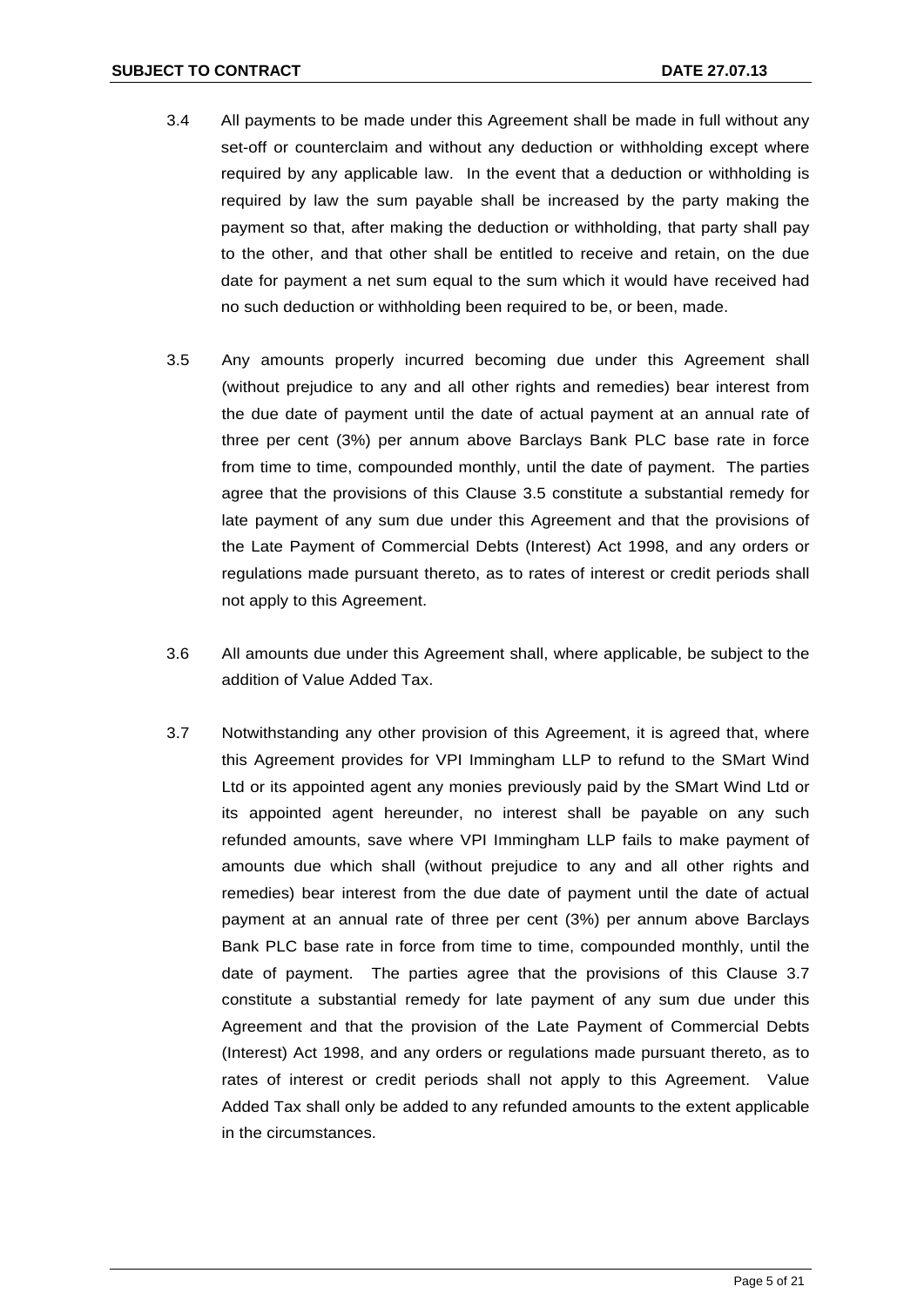# <span id="page-7-0"></span>**4. COMPANY INFORMATION, REPRESENTATIONS, WARRANTIES AND UNDERTAKINGS**

- 4.1 SMart Wind Ltd shall provide to VPI Immingham LLP:
	- (a) immediately upon the execution of this Agreement all such information as is identified in Schedule 3 hereto; and
	- (b) from time to time all such further information as may reasonably be requested by VPI Immingham LLP to facilitate the proper completion of the Construction Works.
- 4.2 SMart Wind Ltd, as far as is reasonably practicable in all the circumstances, warrants that such information as he provides under Schedule 3 is and will be accurate and may be relied on by VPI Immingham LLP under or in connection with the Construction Works.
- 4.3 The information that the SMart Wind Ltd provides under this Clause 4 will be the best information available to the SMart Wind Ltd at the time of the provision thereof and may, in such terms, be relied upon by VPI Immingham LLP under or in connection with the Construction Works and the other provisions of this Agreement and shall be updated by VPI Immingham CHP LLP from time to time as soon as reasonably practicable after the VPI Immingham CHP LLP has become aware of any changes to such information.

4.4

- 4.5 SMart Wind Ltd shall without charge, allow VPI Immingham LLP such access or procure that VPI Immingham LLP obtains such access to the Pipeline location as VPI Immingham LLP may reasonably require on the Inspection progress of the Construction Works.
- 4.6 SMart Wind Ltd shall prior to commencement of the construction works enter into and additional formal contract to enable the recovery of the costs incurred by VPI Immingham LLP the Installation & Supervision to be recovered as Section 3.0 of this agreement.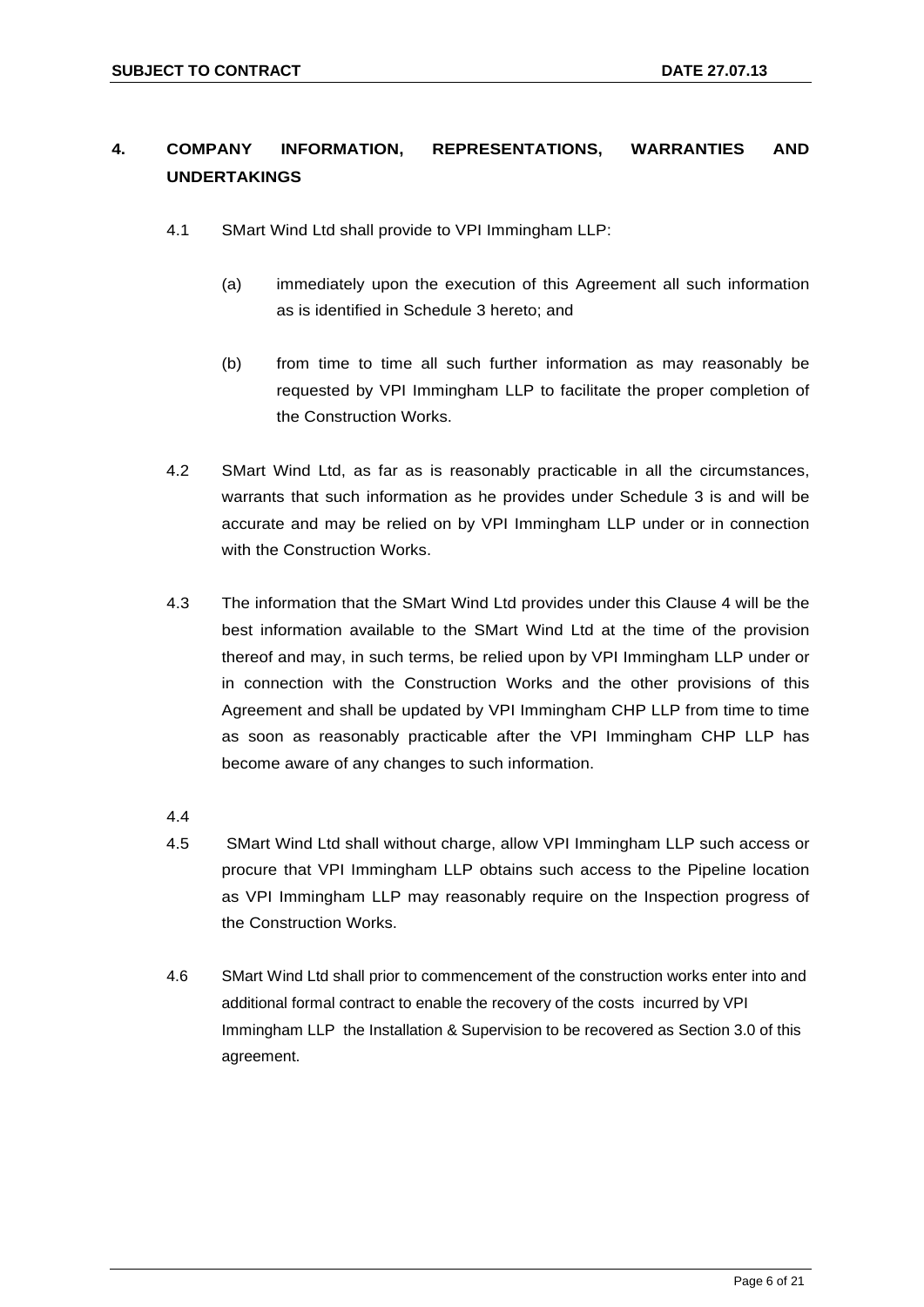#### <span id="page-8-0"></span>**5. OBLIGATIONS OF VPI Immingham LLP**

- 5.1 VPI Immingham LLP shall use all reasonable endeavors to complete the Construction Works Inspections by the relevant Completion Date within the Construction Contractor schedule.
- 5.2 VPI Immingham LLP shall (subject to the provisions of Clause 8), for the duration of the Construction Works, use its reasonable endeavors to provide such information and discuss such matters as SMart Wind Ltd may from time to time reasonably request in relation to as the case may be, the Proposed Protective Works to facilitate the Proposed Project. It is acknowledged that VPI Immingham LLP is receiving no recompense for the provision of such information and accordingly, whilst such information shall be provided in good faith, it shall be provided without any liability whatsoever on the part of VPI Immingham LLP and no such information shall amount to any offer, representation, warranty or undertaking by or on behalf of VPI Immingham LLP.

#### <span id="page-8-1"></span>**6. OBLIGATIONS OF SMart Wind Contactors**

- 6.1 Contractor/Smart Wind Ltd warrants that the Construction Works shall be undertaken to the design agreed in the design review meetings and the SofCG issues discussed and agreed to during the Preliminary stages of the works.
- 6.2 Contractor/Smart Wind Ltd shall use all reasonable endeavors to complete phase 3 of the Construction Works within the scheduled timing of the project and incur no or minimal delay to the program.
- 6.3 Contractor/Smart Wind Ltd shall ensure that the woking compound areas set-up shall be where deemed necessary under the QRA and agreed procedures be constructed in accordance with those recommendations for passage over live Natural Gas mains by heavy construction machinery.
- 6.4 Any construction works carried out in the proximity to the Natural Gas pipeline shall be in accordance with the design as agreed between Vitol/Consultants and the Designers for Smart Wind Ltd and that any works compound areas, construction activities shall be constructed in accordance with the recommendations for passage over/under live mains of a Main Natural Gas Line by heavy construction machinery
- 6.5 Any Construction Works carried out in the proximity to the Main Natural Gas Line shall be in accordance with the relevant codes HSE – Gas safety (management)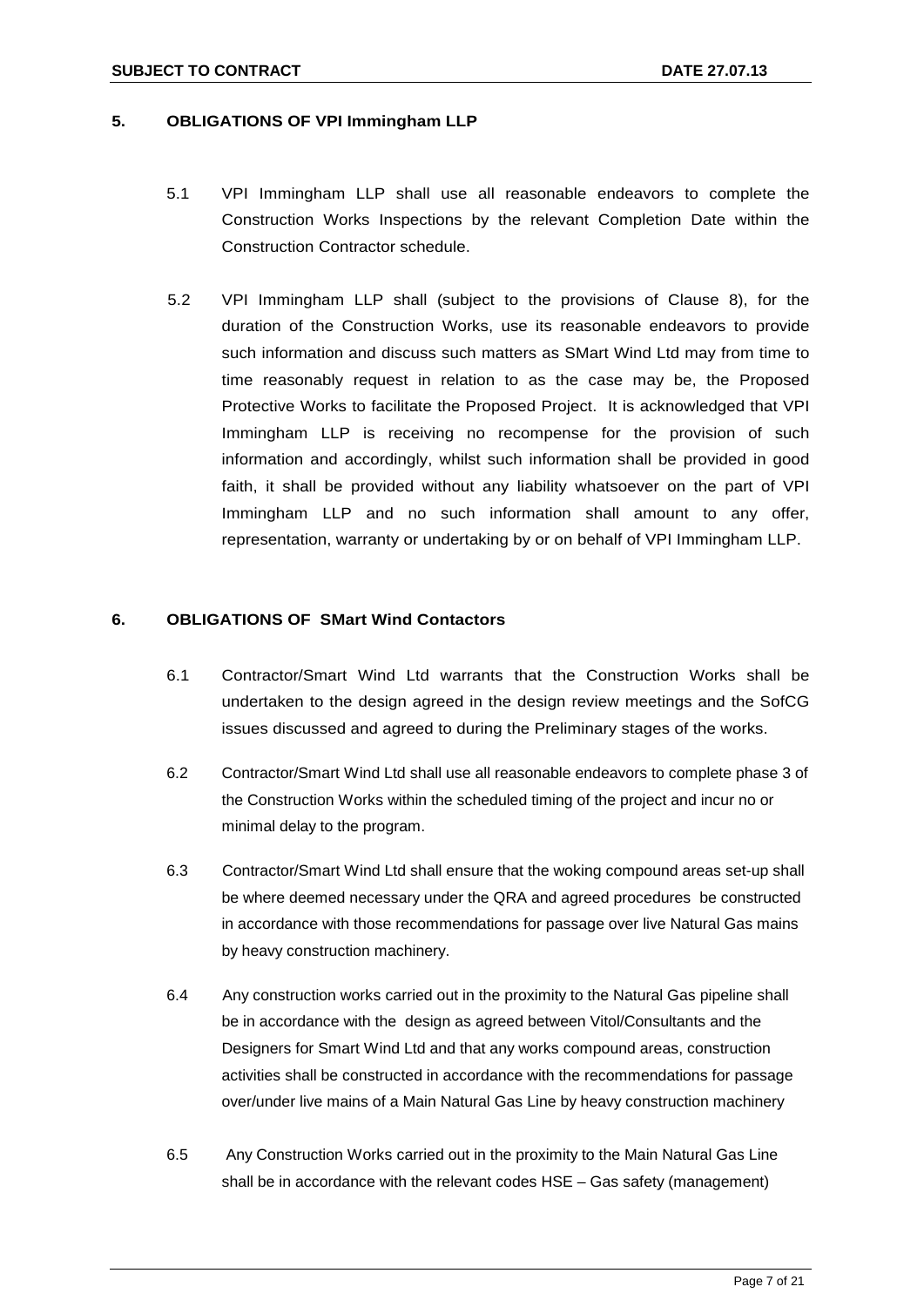Regulations 1996 and to the limitations on proximity working under the Vitol Immingham CHP LLP work practice and procedures –(See Schedule ## attachment)

- 6.6 All excavation work carried out within the vicinity of the Main Natural Gas Line shall be covered by a Permit to Work under the Vitol Immingham CHP LLP systems and Contractor systems with approval and the linking by the relevant Vitol Immingham CHP LLP Control Person at the Vitol Power Station
- 6.7 Whilst working in close proximity to the Natural Gas pipeline with either the protection works execution, temporary works or excavating close to a known pipeline location the Power Station Control Person shall be notified in a timely manner at least 2 days prior to the works on 01469 565863 immediately followed by a confirming e-mail to the Control Person of the work and the nature of that work for the risk and consequence to the Power Station.
- 6.8 In the event a delay occurs to the Project that extends the schedule of the Construction Works, this delay shall be communicated to Vitol Immingham CHP LLP in writing and e-mailed immediately on being aware of such delay and advising Vitol Immingham CHP LLP of the reason for such a delay and the anticipated duration that may require Vitol Immingham CHP LLP to extend any protective operational measures required to ensure the security of supply.
- 6.9 When works are to commence in the vicinity of the Main Natural Gas Line as described in Schedule 3 of this document and in the event of an incident to the Main Natural Gas Line itself, Smart Wind Ltd and/or its Contractor shall immediately contact the control person at Vitol Immingham CHP LLP. The Contact Details are telephone number and e-mail address for immediate contact are – Control Person telephone 01469 565863 or Emergency telephone number 01469 565888 and e-mail VPI.I.Control.Persons@vpi.i.com

# **7. CONFIDENTIALITY**

- 7.1 Each party shall keep and procure to be kept secret and confidential all Confidential Information belonging to the other party and its Affiliates disclosed or obtained as a result of the relationship of the parties under this Agreement and shall not use or disclose the same except:
	- (a) for the purposes of the proper performance of this Agreement; or
	- (b) with the prior written consent of the other party; or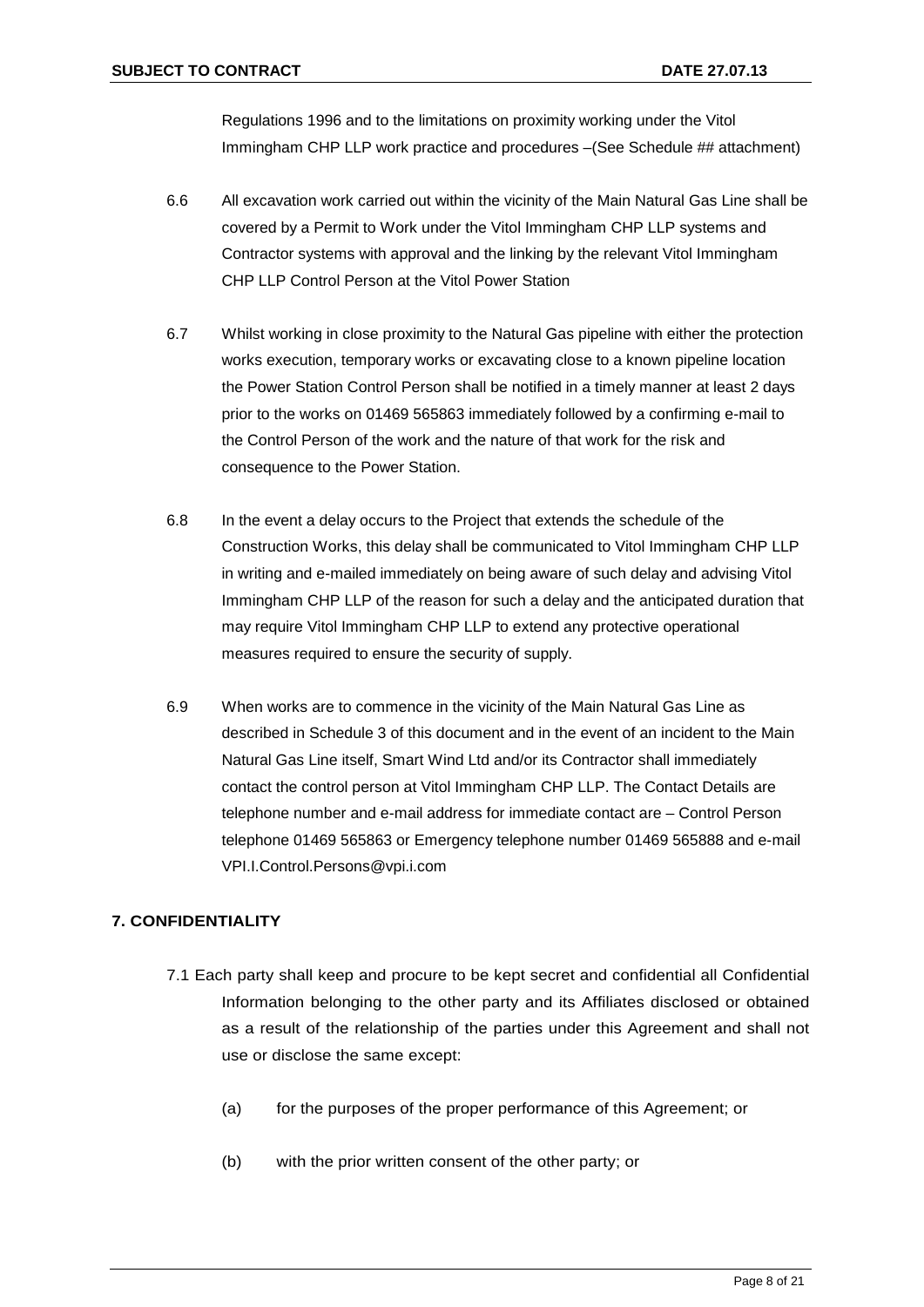- (c) as set out in Clause 7.3.
- 7.2 The obligations of confidentiality in this Clause 6 shall not extend to any information which either party can show:
	- (a) is in, or has become part of, the public domain other than as a result of a breach of the obligations of confidentiality under this Agreement; or
	- (b) was in its written records prior to the date of this Agreement and free of any duty of confidentiality; or
	- (c) was independently disclosed to it by a third party entitled to disclose the same free of any duty of confidentiality; or
	- (d) is required to be disclosed under any applicable law or by a court or governmental body or authority of competent jurisdiction (including, without limitation, the Gas and Electricity Markets Authority).
- 7.3 Each party to this Agreement shall be permitted to disclose Confidential Information belonging to the other disclosed or obtained as a result of the relationship of the parties under this Agreement to:
	- (a) that party's Affiliates, legal counsel, other professional consultants or advisers, insurers, accountants, underwriters or providers of finance or financial support, or their legal counsel and advisers, provided that:-
		- (i) such disclosure is solely to assist the purpose for which such person was engaged (such purpose being directly related to the matters contemplated in this Agreement); and
		- (ii) such persons agree to keep secret and confidential all such Confidential Information on terms no less onerous than those set out in Clauses 7.1 and 7.2;
	- (b) in the case of the Smart Wind Ltd , such other persons with which the Smart Wind Ltd is negotiating on a bona fide basis for the ownership and/or use of the Proposed Project and such persons' Affiliates, legal counsel, other professional consultants or advisers, insurers, accountants, underwriters or providers of finance or financial support, or their legal counsel and advisers provided that: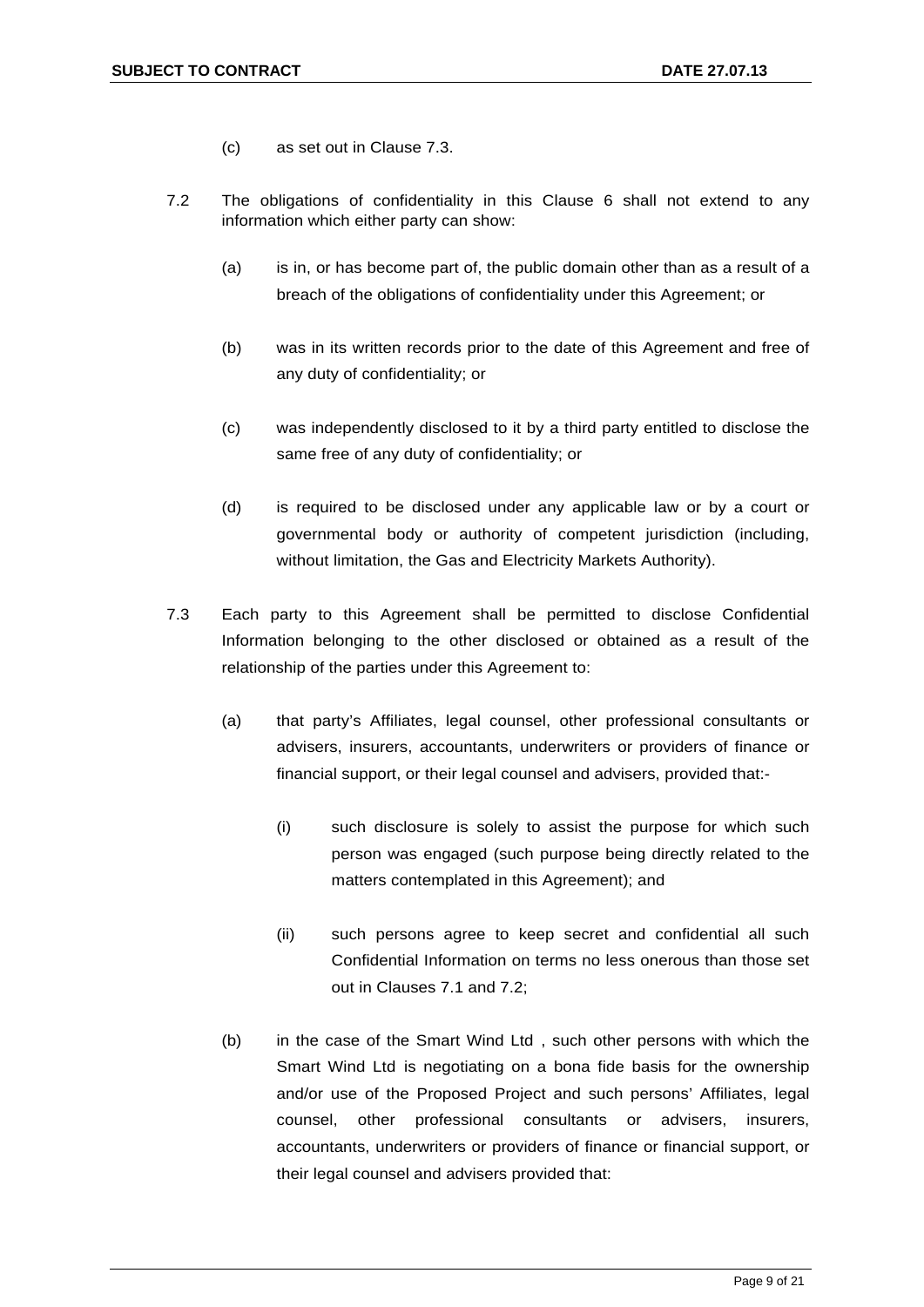- (i) such disclosure is solely to assist such persons in their negotiations for the ownership and/or use of the Proposed Project; and
- (ii) such persons agree to keep secret and confidential all such Confidential Information on terms no less onerous than those set out in Clauses 7.1 and 7.2; and
- (c) in the case of VPI Immingham LLP, such subcontractors and advisers appointed by it in accordance with the provisions of Clause 11.1 provided that:
	- (i) such disclosure is solely to assist such persons in relation to their work or advice in relation to the Preliminary Works; and
	- (ii) such persons agree to keep secret and confidential all such Confidential Information on terms no less onerous than those set out in Clauses 7.1 and 7.2;

Notwithstanding the foregoing provisions of this Clause 7.3, the disclosing party shall remain responsible for, and shall be liable to the other in respect of, any breach of confidence by any persons to whom or to which Confidential Information is disclosed by such party or at its request.

7.4 This Clause 7 shall survive the termination of this Agreement by three (3) years.

#### <span id="page-11-0"></span>**8 OWNERSHIP**

8.1 All consents, wayleaves and easements, and all information, data and any intellectual property including but not limited to patents, copyright, design rights, registered designs, trademarks, know-how and inventions which are the property of VPI Immingham LLP or which VPI Immingham LLP develops or acquires under or in connection with the Construction Works including, without limitation, all drawings, plans, statements, assessments, appraisals, reports and surveys prepared pursuant to the Construction Works (other than information, data and intellectual property owned and provided by the Smart Wind Ltd in accordance with Clause 4.1) shall (irrespective of whether or not the Construction Works are completed and irrespective of whether or not this Agreement is terminated prior to the completion of the Construction Works) be and remain the exclusive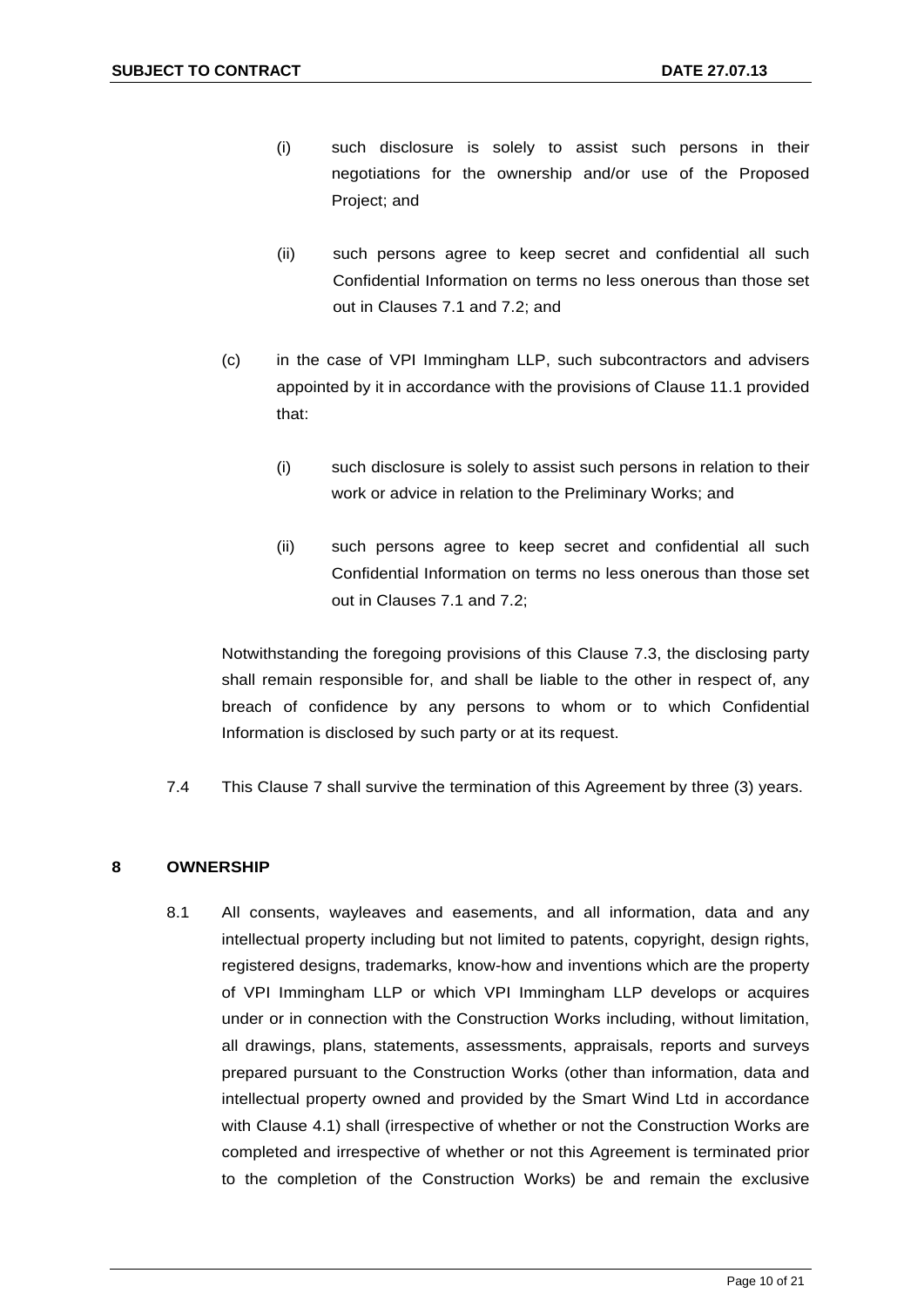property of VPI Immingham LLP at all times and the Smart Wind Ltd shall have no right therein or in respect thereof.

# <span id="page-12-0"></span>**9 LIMITATION OF LIABILITY**

- 9.1 Subject to the further provisions of this Clause 9, VPI Immingham LLP and the Smart Wind Ltd agree and acknowledge that Smart Wind Ltd accepts with no defence that it is liable both jointly and severally for any acts or omissions by Smart Wind Ltd and/or its Contractor and shall be liable for all and any costs and losses suffered by VPI Immingham CHP LLP as a result of the Construction Works being undertaken by Smart Wind Ltd and/or its Contractor. For the avoidance of doubt, such costs and losses shall include, without limitation, the following;
	- (i) any loss of profit, loss of revenue, loss of use, lossof contract. Loss of goodwill, or increased costs of working;
	- (ii) any indirect or consequential loss;
	- (iii) physical damage to the property on the Power Station Site including without limitation, the Main Natural Gas Line;
	- (iv) liability (at law) to any other person for loss in respect of physical damage to the property of, or the death or personal injury of, such other person (in the case of death or personal injury only, resulting from the negligence of the breaching party) and;
	- (v) any and all costs and losses suffered by VPI Immingham CHP LLP from the Power Stations inability to generate, or a reduction in its rate of generating, electricity and steam. Such costs and losses shall include, without limitation, any losses that VPI Immingham CHP LLP suffered and/or compensation paid in failing to meet its obligations under the Energy Services Agreements with Humber Refinery (p66) and Lindsey Oil Refinery (TOTAL).
	- (a)
- 9.2 Clause 9.1is without prejudice to any other provision of this Agreement which provides for an indemnity, or which provides for Smart Wind Ltdto make payment to VPI Immingham CHP LLP
- 9.3 Nothing in this Agreement shall exclude or limit the liability of either VPI Immingham CHP LLP or Smart Wind Ltd for death or personal injury resulting from their negligence.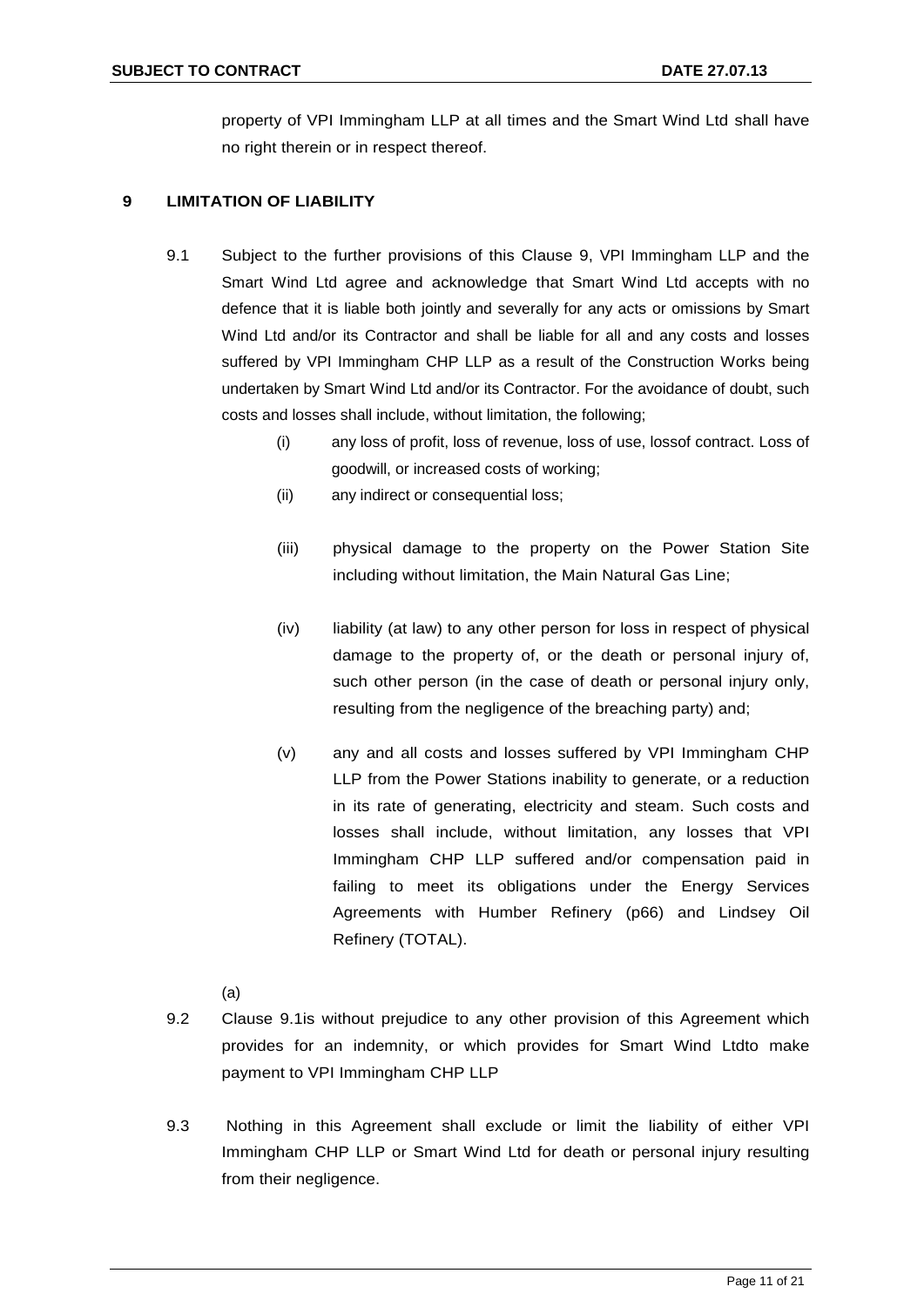9.4 Nothing in this Clause 9 shall:

(a) prevent either VPI Immingham CHP LLP or Smart Winf Ltd from or restrict them in enforcing any obligation (including suing for a debt) owed to them under pursuant to this Agreement; or

(b) constitute a waiver by VPI Immingham CHP LLP or Smart Wind Ltd of any right or remedy it may have (other than pursuant to this Agreement) in respect of a breach by the other of any statute or statutory instrument.

- 9.5 Each provision of this Clause 9 shall be construed as a separate and severable contract term, and shall survive the termination of this Agreement
- 9.6 Each of VPI Immingham LLP and the Smart Wind Ltd for Transport agree that the provisions of this Clause 9 are fair and reasonable having regard to the circumstances at the date hereof.

#### <span id="page-13-0"></span>**10 TERMINATION**

- 10.1 Without prejudice to any of its antecedent rights or remedies, VPI Immingham LLP may (but shall not be obliged to) terminate this Agreement:
	- (a) forthwith on written notice if any of the information provided pursuant to Clause 4.1 is found to be untrue or incorrect in any material respect, if any of the statements made in Clause 4.4 are found to be untrue or incorrect in any respect; or
	- (b) by giving 28 days' notice in writing if VPI Immingham LLP is prevented by reason of Force Majeure from performing any of its obligations under this Agreement for a period exceeding three consecutive months provided that the Force Majeure event has not ceased to apply within the 28 day notice period; or
	- (d) by giving 28 days' notice in writing of a material breach by the Smart Wind Ltd of this Agreement, provided that the Smart Wind Ltd fails to take substantial steps to remedy such breach within such 28 day notice period.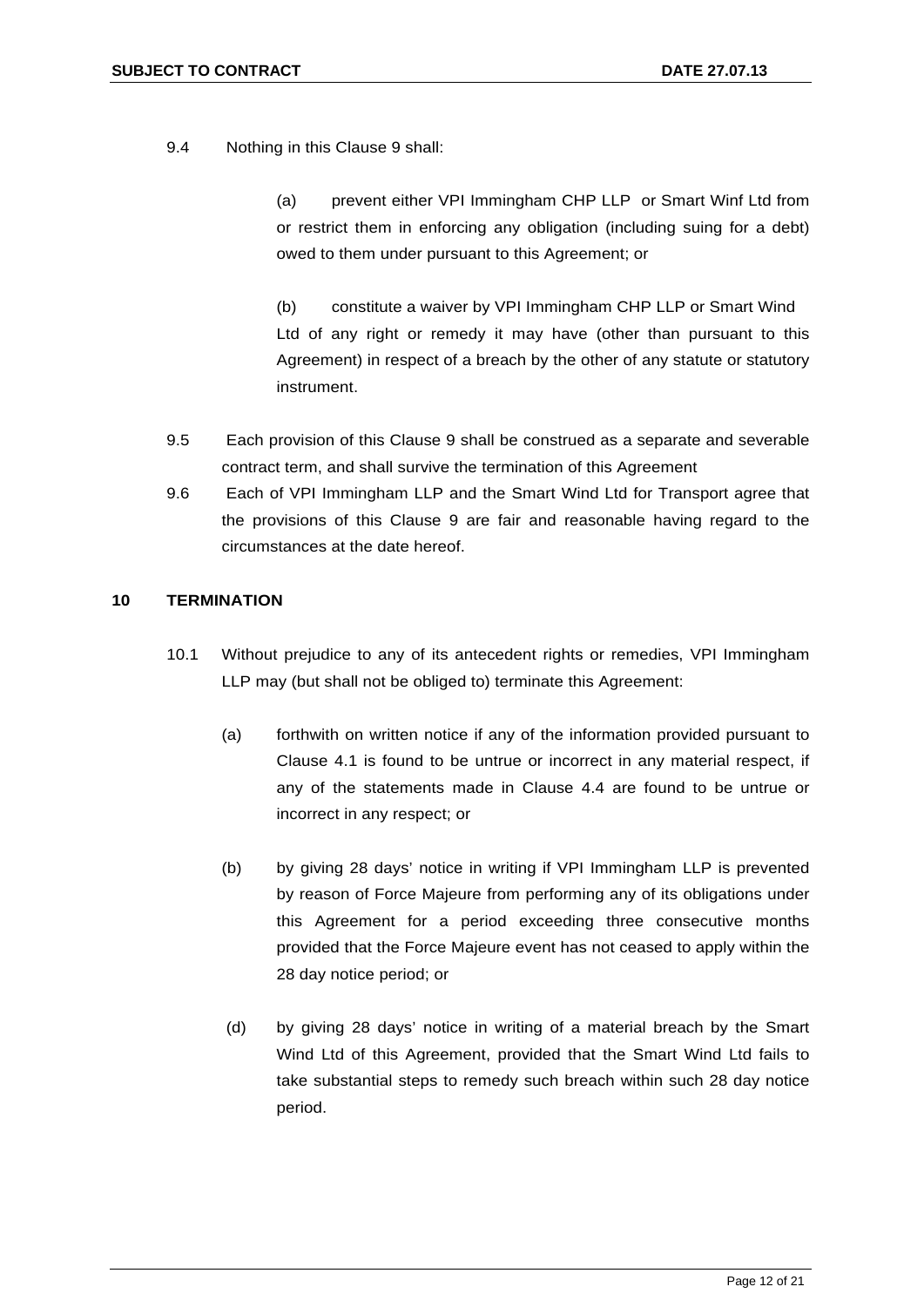- 10.2 Without prejudice to any of its antecedent rights or remedies, the Smart Wind Ltd may (but shall not be obliged to) terminate this Agreement:
	- (a) forthwith on written notice if VPI Immingham LLP goes into liquidation (either voluntary or compulsory) (or a petition is made to liquidate VPI Immingham LLP or if any administrator, administrative receiver or receiver shall be appointed in respect of the whole or any part of its assets; or if it shall make or offer to make any arrangement or composition for the benefit of its creditors or members generally (or if any procedure analogous to the foregoing occurs); or
	- (b) by giving 28 days' notice in writing if VPI Immingham LLP is prevented by reason of Force Majeure from performing any of its obligations under this Agreement for a period exceeding three consecutive months provided that the Force Majeure event has not ceased to apply within the 28 day notice period; or
	- (c) by giving 28 days' notice in writing of a material breach by VPI Immingham LLP of this Agreement, provided that VPI Immingham LLP fails to take substantial steps to remedy such breach within such 28 day notice period.
- 10.3 The termination of this Agreement pursuant to Clause 10.1 or Clause 10.2 is without prejudice to either party's obligation to make payment of all sums which become due under this Agreement subsequent to termination including, without limitation, the Construction Works Price (which shall remain due notwithstanding such termination).
- 10.4 If, and only if, the SMart Wind Ltd either notifies VPI Immingham LLP in writing that it is not continuing with the Proposed Project and that it accordingly wishes to terminate this Agreement or the SMart Wind Ltd notifies VPI Immingham LLP in writing that it wishes to terminate this Agreement after the completion of phase 1 & 2 of the Preliminary Works and prior to the commencement of phase 3 of the Construction Works, then this Agreement shall terminate upon such date as is notified by VPI Immingham LLP to SMart Wind Ltd (such date being not later than 28 days after receipt of notification from SMart Wind Ltd). The termination of this Agreement pursuant to this Clause 10.4 is without prejudice to all antecedent rights and remedies and to each party's obligation to make payment of all sums which may become due under this Agreement subsequent to termination including, without limitation, the Construction Works Price (which shall remain due notwithstanding such termination).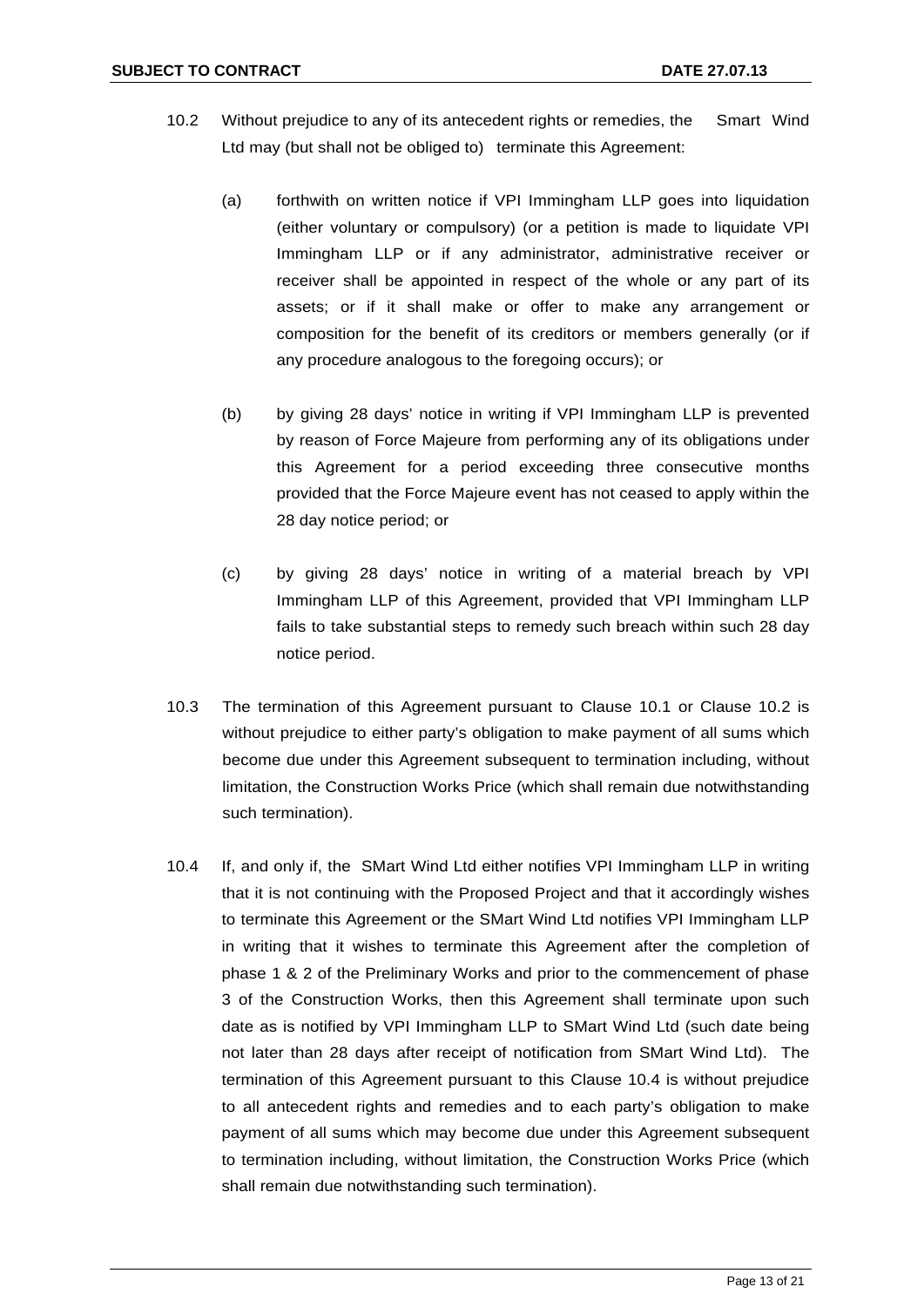10.5 Where this Agreement is terminated pursuant to Clause 10.2(c) the provisions of Clause 10.4 shall be varied such that the Construction Works Price which SMart Wind Ltd is obliged to pay shall not include costs in respect of works undertaken in the period following the date of termination nor shall it include costs incurred by VPI Immingham LLP as a consequence of termination.

#### <span id="page-15-0"></span>**11 FORCE MAJEURE**

- 11.1 "**Force Majeure**" means:
	- (a) any event or combination of events or circumstances (other than the lack, non-receipt or unavailability of financial resources or funds) which is beyond the control of SMart Wind Ltd Construction Contractor (the Contractor) acting and having acted as a Reasonable and Prudent Contractor, and which prevents the Contractor from or causes hindrance, delay or impediment to VPI Immingham LLP in fulfilling all or any of its obligations under this Agreement; and
	- (b) any failure by the Contractor to perform its obligations hereunder to the extent that such failure was caused by any change in the law or cancellation of any consent, approval or licence rendering it unlawful for the Contractor to comply with its obligations hereunder (such change or cancellation not having occurred as a consequence of an act or omission (not caused by Force Majeure) of the Contractor.
- 11.2 If SMart Wind Ltd is rendered unable wholly or in part by Force Majeure to carry out its obligations (other than payment of money) under this Agreement it shall as soon as reasonably practicable after becoming aware of the occurrence of the event or circumstances of Force Majeure give written notice to the VPI Immingham LLP giving full particulars of the event or circumstances constituting Force Majeure and of the obligations which cannot as a result be performed SMart Wind Ltd shall thereafter be excused from liability for non-performance of such obligations, subject to the provisions of Clause 11.3 below, to the extent and for so long as the inability to perform the obligations as a result of the event or circumstances of Force Majeure may continue. For the avoidance of doubt, the relief from liability for non-performance of any obligation under this Clause 11.2 shall not affect the existence of that obligation for the purposes of any other provision of this Agreement.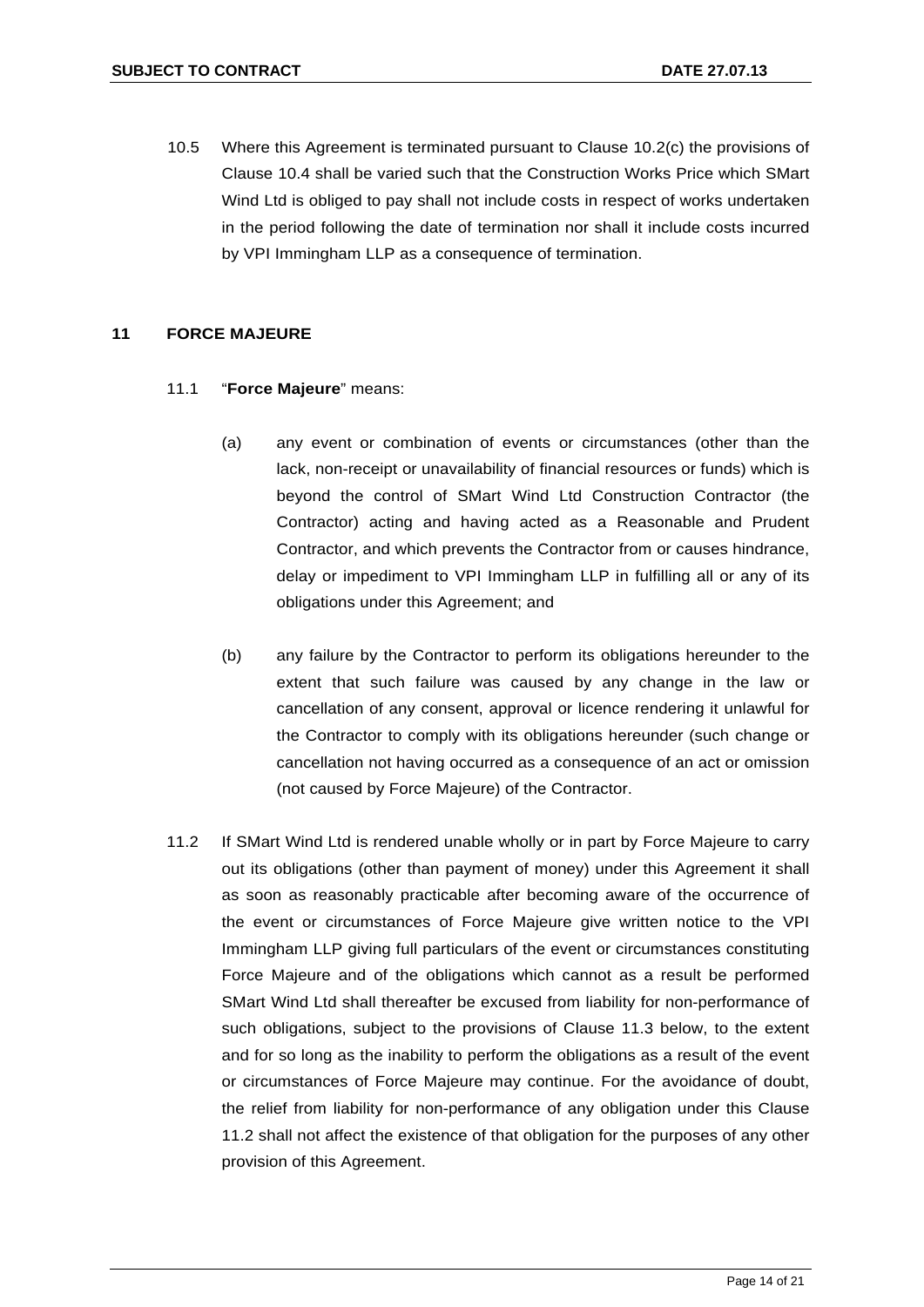11.3 SMart Wind Ltd shall use all reasonable endeavours to overcome or circumvent such Force Majeure and shall on request in writing from VPI Immingham LLP give full details of the measures it is taking.

#### <span id="page-16-0"></span>**12. MISCELLANEOUS**

- 12.1 SMart Wind Ltd and its Contractors shall be entitled to appoint subcontractors including, but not limited to, land agents, surveyors, civil engineers, contractors and consultants, and shall be further entitled to appoint independent professional advisers in relation to the performance of any part or all of the Construction Works.
- 12.2 Any notices (including, without limitation, invoices) sent under this Agreement must be in writing and may be served by personal delivery or by sending the notice by first class post (if within the United Kingdom) or air mail post (if sent to or from a country outside the United Kingdom) or facsimile transmission to the address or number given below or to such other address or number as the relevant party may give for the purpose of service of notices under this Agreement and every such notice shall be deemed to have been served upon delivery if served by hand, at the expiration of 2 Business Days after despatch of the same if sent by first class post, at the expiration of 5 Business Days after despatch of the same if sent by air mail post, or at 10.00 hours a.m. on the next Business Day following despatch if sent by facsimile transmission. The addresses and facsimile numbers referred to above are:
	- (a) in the case of VPI Immingham LLP:

Attn; Plant Manager Immingham Combined Heat & Power VPI Immingham LLP Rosper Road Immingham South Lincolnshire DN40 3DZ

(b) in the case of the SMart Wind Ltd:

11th Floor, 140 London Wall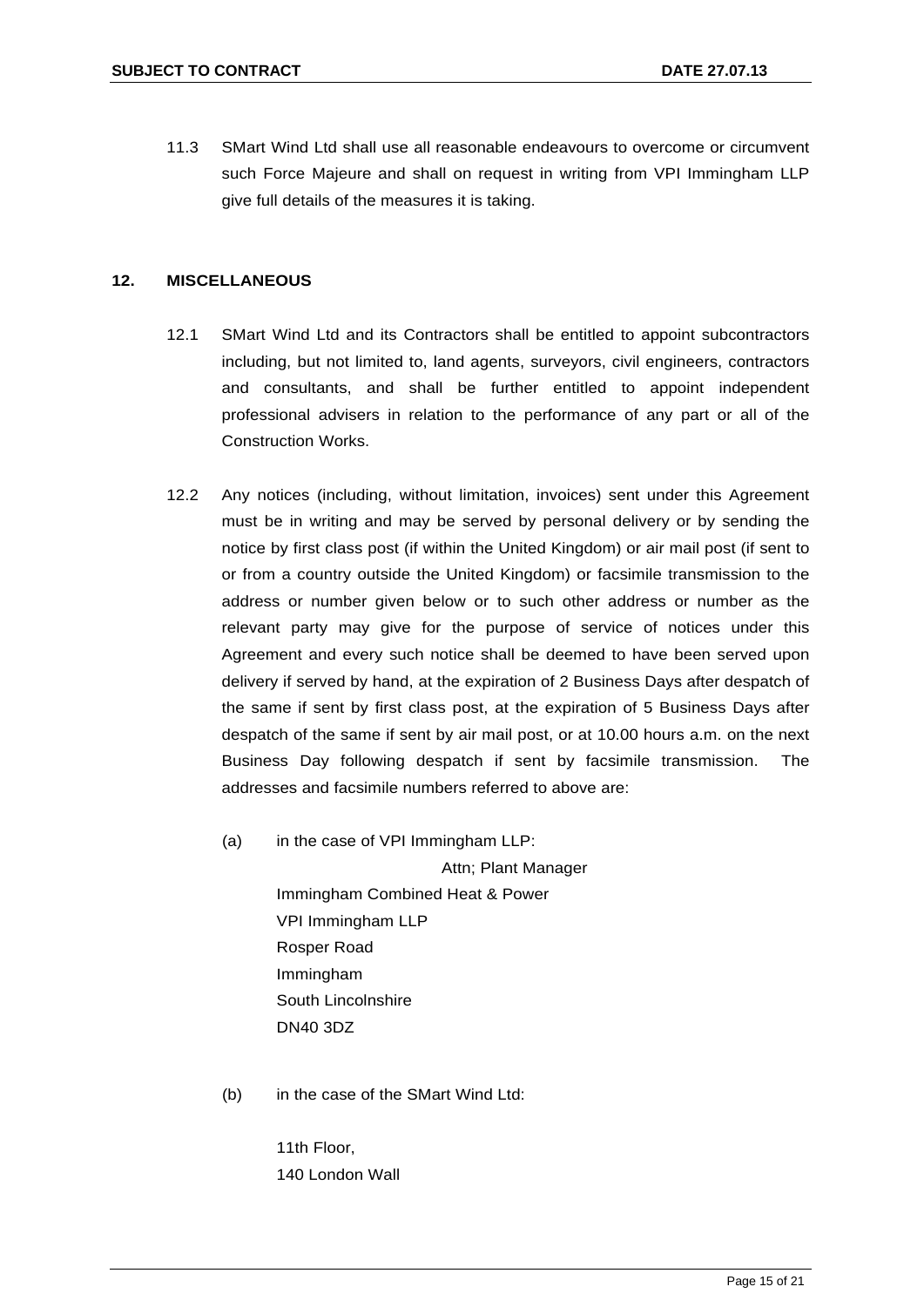London EC2Y 5DN)

- 12.3 To prove service of any notice it shall be sufficient to show in the case of a notice delivered by hand that the same was duly addressed and delivered by hand and in the case of a notice served by post that the same was duly addressed prepaid and posted in the manner set out above. In the case of a notice given by facsimile transmission, it shall be sufficient to show that it was despatched in a legible and complete form to the correct telephone number (01469 565811) without any error message.
- 12.4 Except as provided herein, neither party may assign or transfer its rights or obligations under this Agreement without the prior written consent of the other, which consent may not unreasonably be withheld.
- 12.5 This Agreement may not be varied or amended without the prior written consent of both parties.
- 12.6 Nothing in this Agreement shall create or be deemed to create a relationship of agent and principal between the parties under or in connection with this Agreement and neither party may hold itself out as the agent of the other in any matter arising under or in connection with this Agreement.
- 12.7 No waiver by either party of any default or defaults by the other in the performance of any of the provisions of this Agreement shall operate or be construed as a waiver of any other or further default or defaults whether of a like or different character. Furthermore no waiver by either party of any provision of this Agreement shall be binding unless made in writing.
- 12.8 Nothing in this Agreement shall oblige either party to enter into any further agreements, construction or otherwise, with the other.
- 12.9 Subject to any rights which may accrue to any successor or permitted assign of the parties, no provision of this Agreement shall or may be construed as creating any right(s) enforceable by a third party and all third party rights as may be implied by law are hereby excluded to the fullest extent permitted by law from this Agreement.
- 12.10 If at any time any part of this Agreement (including any one or more of the Clauses or sub-Clauses) is held to be or becomes void or otherwise unenforceable for any reason under any applicable law, the same shall be deemed omitted from this Agreement and the validity and/ or enforceability of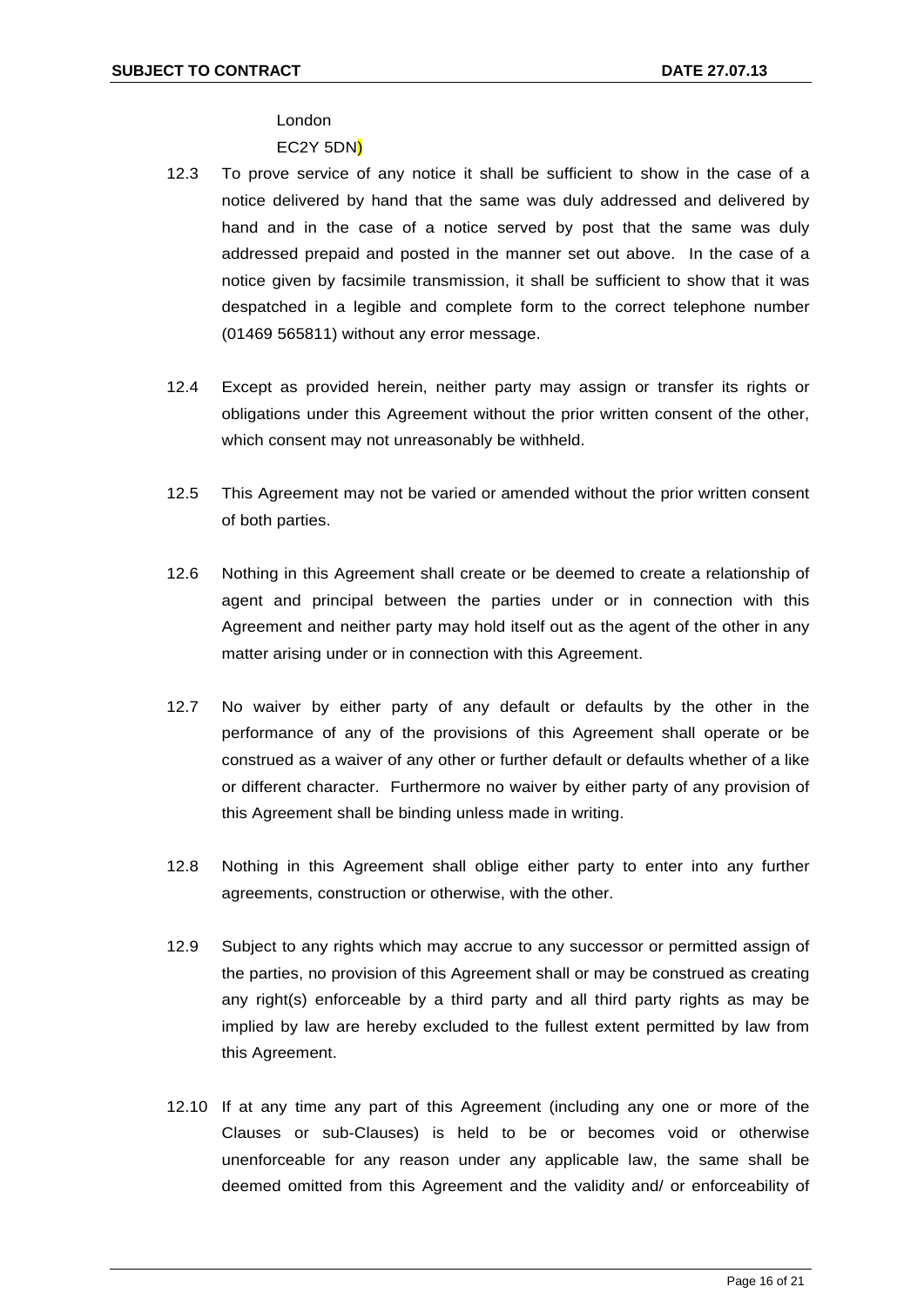the remaining provisions of this Agreement shall not in any way be affected or impaired as a result of that omission.

12.11 This Agreement may be entered into in the form of two counterparts, each executed by one of the parties, but taken together executed by both, and provided that both of the parties shall so enter into this Agreement, each of the executed counterparts when duly exchanged shall be deemed to be an original but, taken together, they shall constitute one instrument.

#### <span id="page-18-0"></span>**13. LAW AND DISPUTES**

- 13.1 This Agreement and any dispute between the parties under or in connection with this Agreement shall be governed by the laws of England.
- 13.2 The parties submit to the exclusive jurisdiction of the English Courts.

#### <span id="page-18-1"></span>**14 ENTIRE AGREEMENT**

This Agreement shall constitute the entire agreement between the parties with respect to the Construction Works and shall prevail and supersede all prior agreements, undertakings, statements, representations, commitments, warranties and communications between the parties with respect to the Construction Works and neither party shall rely on or be bound by any of the foregoing not appearing in or incorporated by specific reference into this Agreement. Nothing in this Agreement shall operate to exclude either party's liability to the other for fraudulent misrepresentation.

**SIGNED** by the duly authorised representatives of the parties on the date of this Agreement.

|                     | <b>SIGNED</b> for and on behalf of | <b>SIGNED</b> for and on behalf of |  |
|---------------------|------------------------------------|------------------------------------|--|
|                     | <b>VPI Immingham LLP</b>           | <b>SMart Wind Ltd</b>              |  |
|                     | Signature:                         |                                    |  |
| Name:               |                                    | Name:                              |  |
| Position:           |                                    | Position:                          |  |
| In the presence of: |                                    | In the presence of:                |  |
|                     | Signature:                         |                                    |  |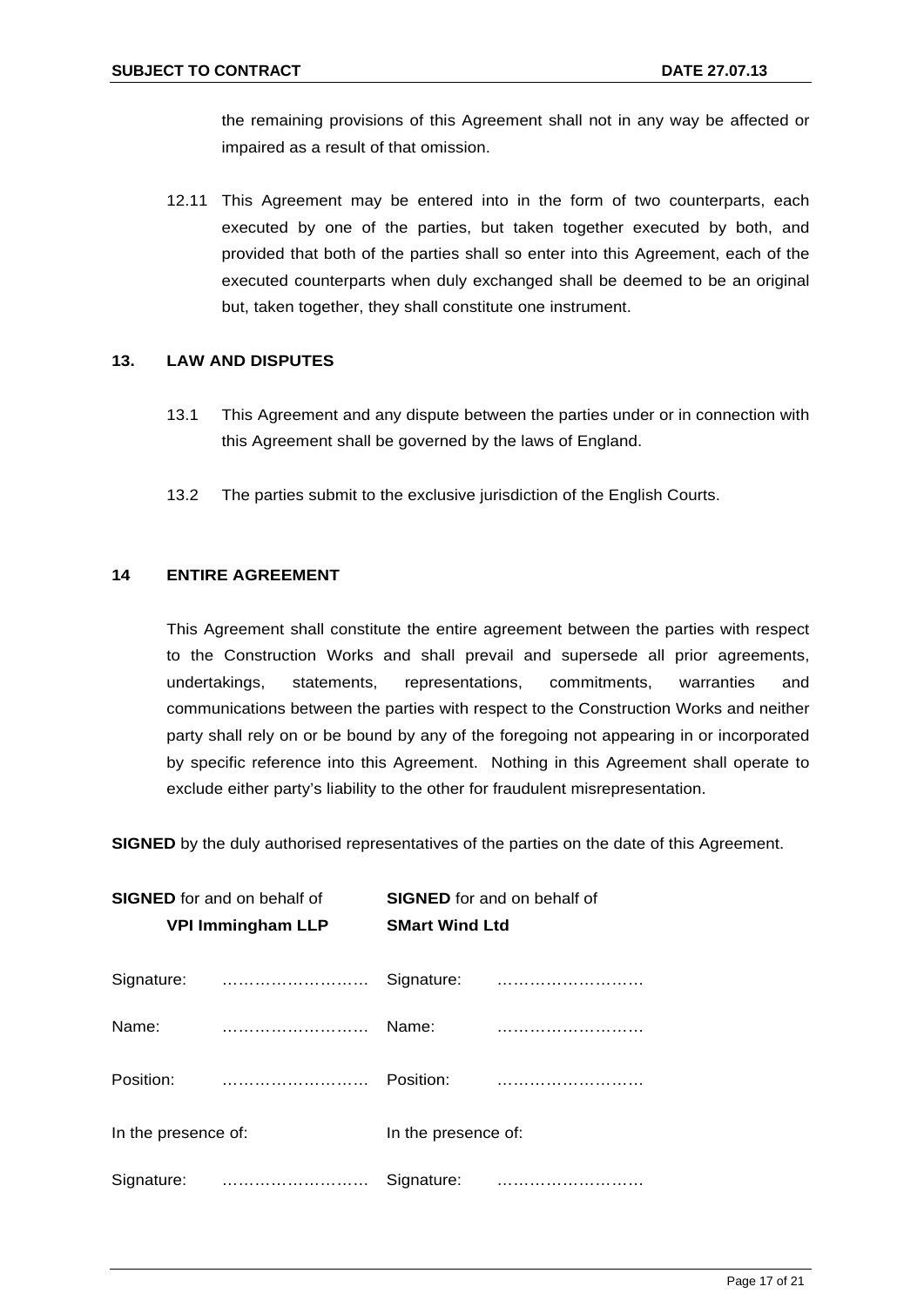| Name:     | Name:     |  |
|-----------|-----------|--|
| Position: | Position: |  |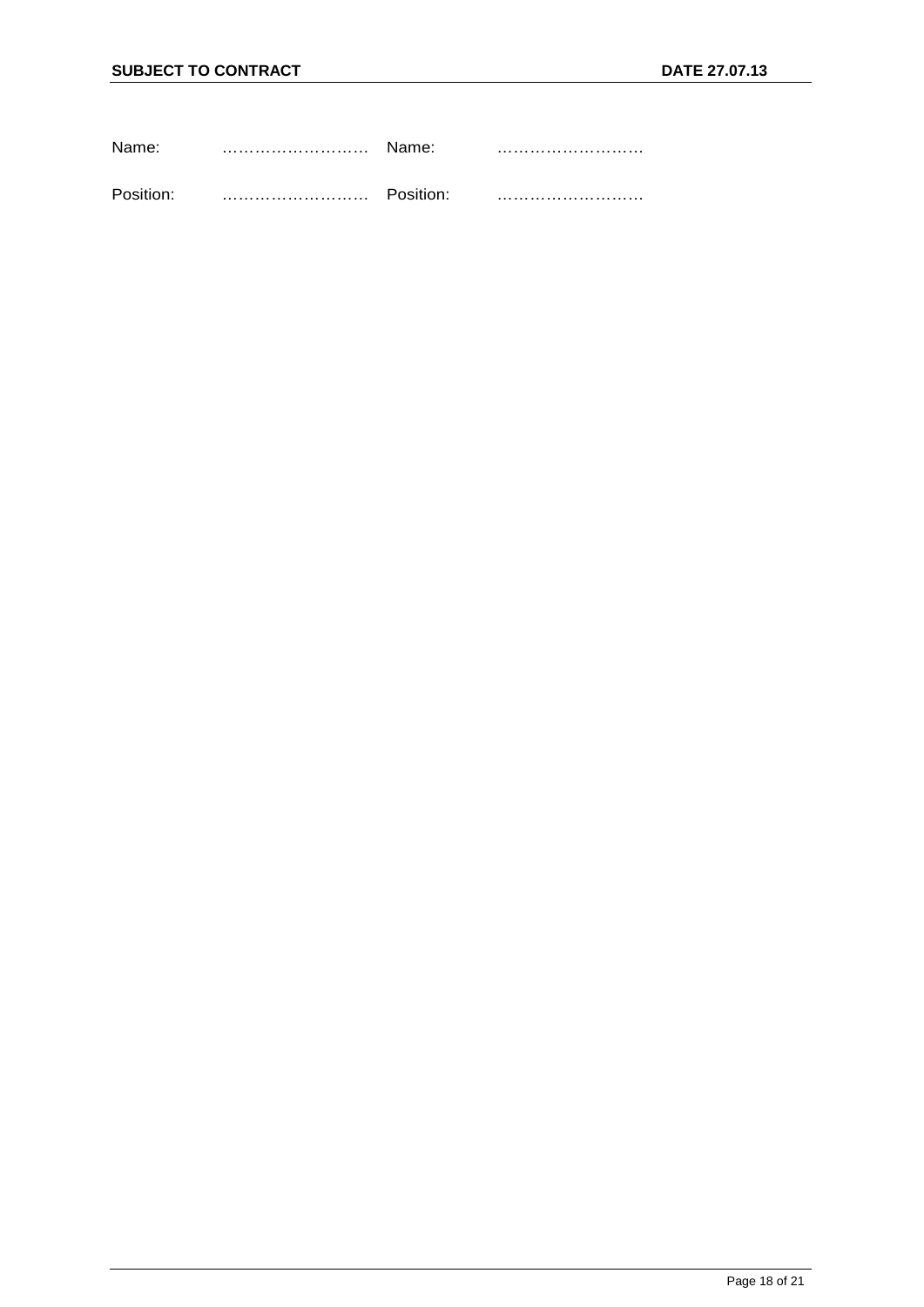#### **THE CONSTRUCTION WORKS**

## **Scope of Services** -

Dependant on SMart Wind Ltd contracting structure and schedule for the build, this will determine the overall involvement of the Consultant for Vitol (Penspen) and the involvement of VPI Immingham LLP. It is provisionally confirmed subject the future DCO approval that the works will commence to the dates scheduled to be complete ## years from the start date.

The construction of protection works for the pipeline at all crossing points will be carried out by the SMart Wind Ltd contractor in accordance with the agreed design as produced following the design process and will be supervised by the Consultants for VPI Immingham LLP.

The work of the Consultants and VPI Immingham LLP will be but not limited to the below;

- 1. Review of the final design drawings and provide approvals in consultation with Vitol Immingham CHP LLP
- 2. Review of the program/schedule for the works and identify any specific HOLD points required before work is carried out.
- 3. Ensure with VPI Immingham that all Permits to Work and Safety Certificates are in place for the specific close working of the Natural Gas pipeline.
- 4. Review of all construction method for the protection of the pipeline and monitor the construction works for those protection works.
- 5. Review and monitor all construction works to the ditches in the vicinity of the pipeline to ensure they are constructed in accordance with the agreed designs for those areas.
- 6. Monitor the temporary protection works in the storage and laydown areas to ensure that adequate levels of protection have been installed.
- 7. Attended any relevant site progress and planning meetings that are relevant to the protection works over the pipeline.
- 8. Up-date VPI Immingham LLP representative on the progress advising of any deviations from the agreed design, and any variations that have been agreed if a clash occurs in the agreed design to actual site condition.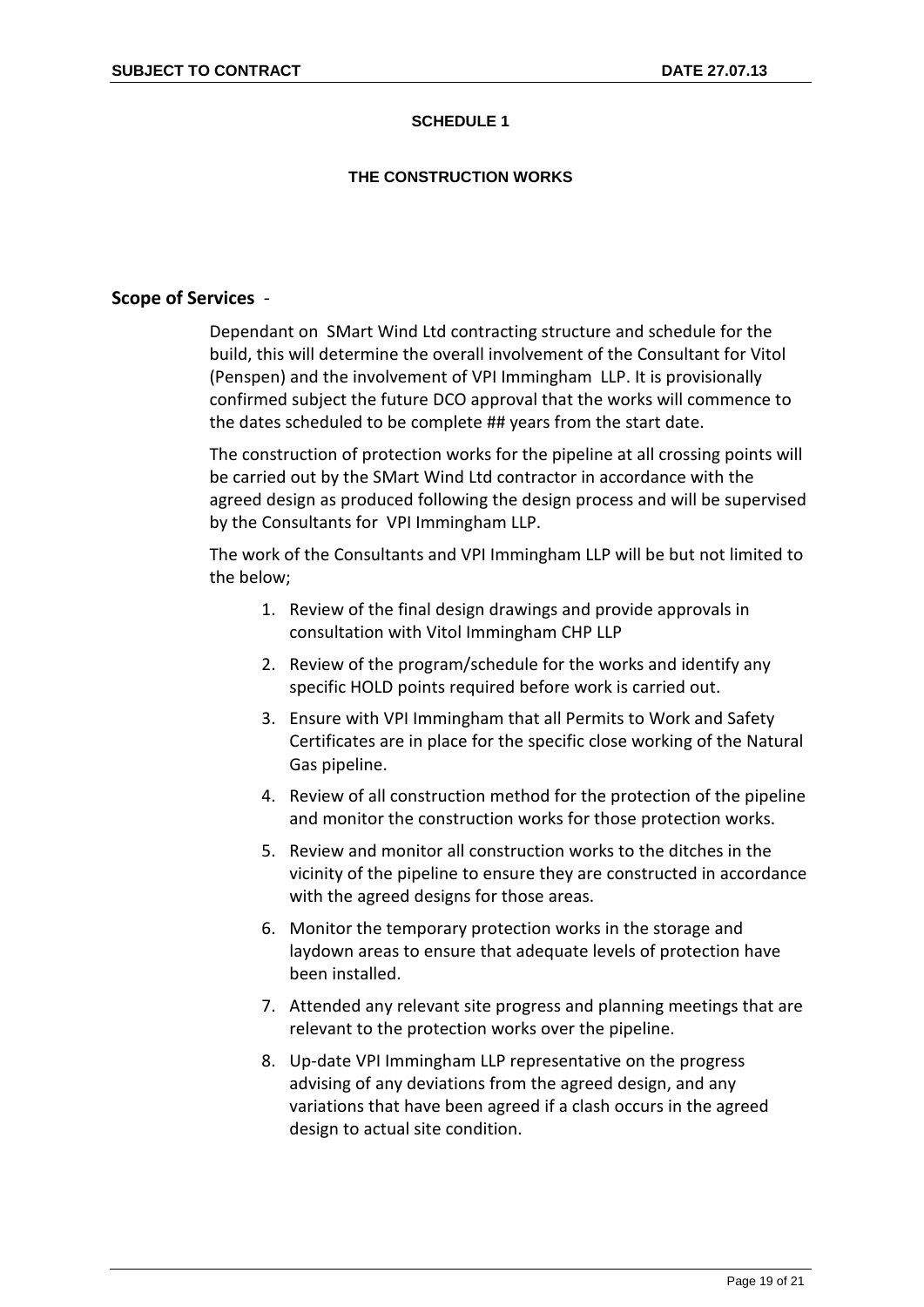- 9. Produce a final report on the "as built" protection works for VPI Immingham LLP records for inclusion in the history pack for the Natural Gas Pipeline.
- 10. The timeline for the work will be; assuming the project commences on the planned start.
	- Commence Project Date to be Agreed
	- Protection works commence to construction schedule (yet to be determined)
	- Protection works completed (yet to be determined).
	- All above schedule driven and dependant on the post DCO approval Final Consultation period timing.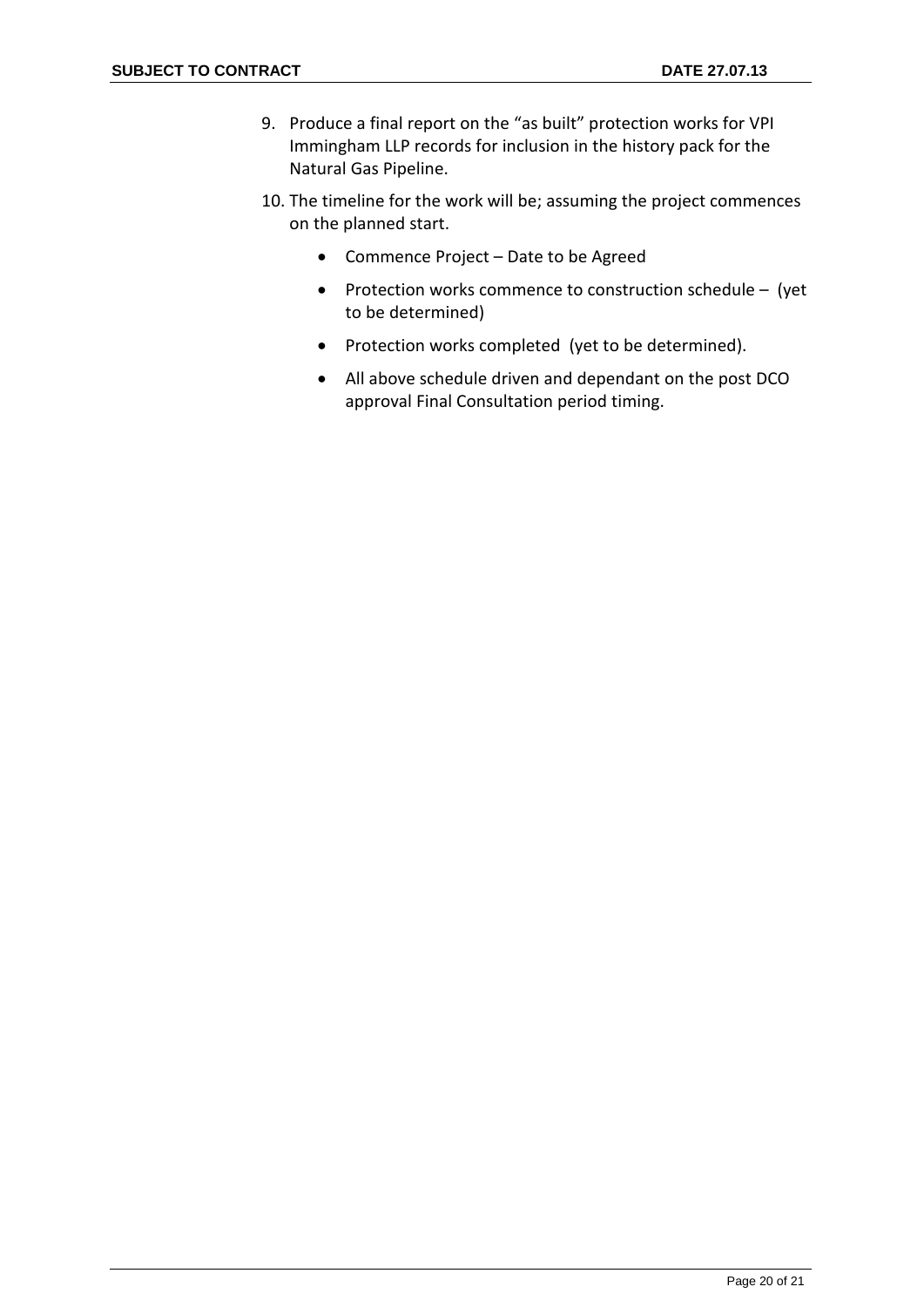# **CONSTRCUTION WORKS PRICE**

Phase 3 Design and Supervision £######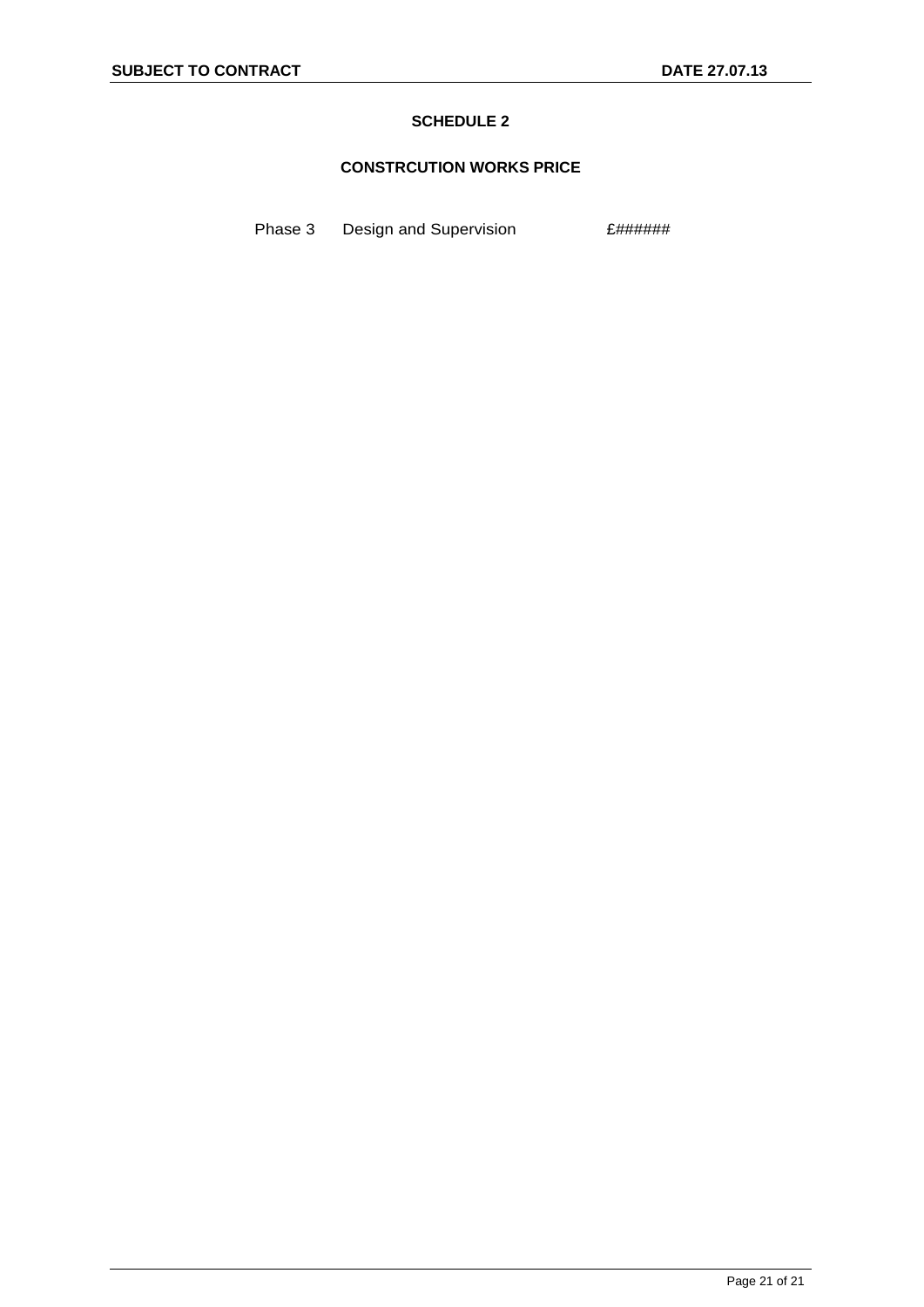# **INFORMATION**

To Be Inserted Later